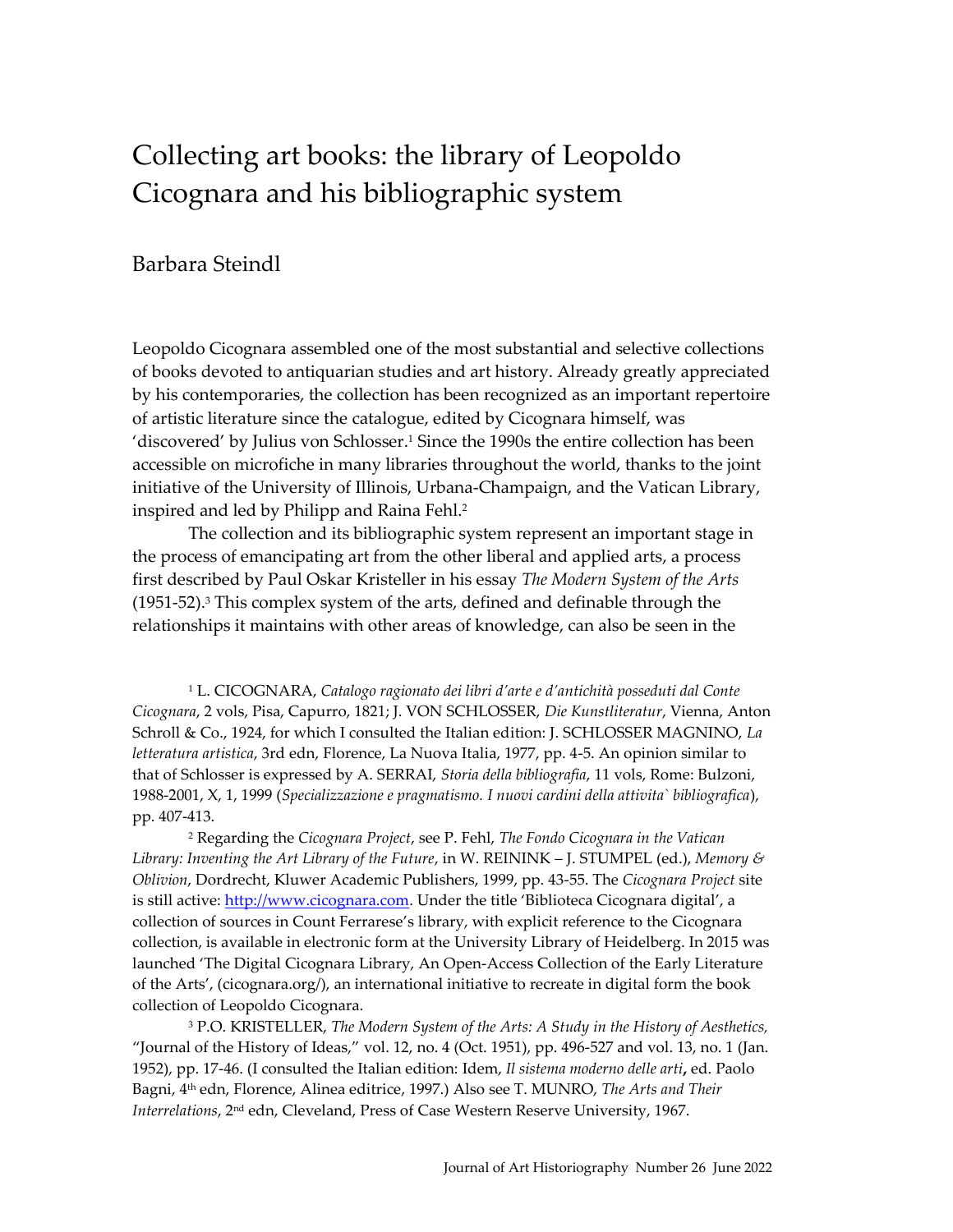layout of a library and helps us, in this concrete example, to better understand the innovative nature of the Cicognara collection.

Enthusiast and connoisseur, historian and art critic, political figure and public official, merchant and patron, Cicognara represents, in emblematic fashion, the transitional period from the *Ancien Régime* to the modern era.

A Ferrara native of aristocratic origins, he was educated at the Collegio dei Nobili in Modena and after a brief period of travel and artistic studies became a supporter of the revolutionary cause. During the years of the Cisalpine Republic and the Italian Republic, he embarked on a political career which ended in 1806. Named President of the Accademia di Belle Arti in Venice, in 1808 he began devoting himself to artistic and cultural events in the city, organizing the institution's activities and the studies of young artists and diligently addressing the urgent problems of safeguarding them.

He was a close friend of Antonio Canova, whose works are the cornerstone of Cicognara's theoretical reflections and historical studies, particularly his essay on aesthetics, *Ragionamenti del Bello* (1807)<sup>4</sup> , and the monumental *Storia della scultura* (1813-1818).<sup>5</sup> His library of more than 5000 volumes, which he considered a direct expression of his interests, was recently the subject of an in-depth study by Elena Granuzzo, who has examined its history via the Count's dense correspondence.<sup>6</sup>

During the years 1798-99, a period when he was plenipotentiary minister of the Cisalpine Republic at the Savoy court, Cicognara began collecting books – perhaps inspired by the collecting of Pierre Louis Ginguené, who was sent to Turin as ambassador of the French Republic. At that time Ginguené already possessed a well-stocked library of Italian literature and musicology, which, prior to his sudden

<sup>4</sup> L. CICOGNARA, *Del Bello. Ragionamenti*, Florence, Molini, Landi & Co., 1808; the second edition was published by L. Rolla, in Pavia in 1825; the third, by Defendente Sacchi (*Del Bello. Ragionamento del Conte Leopoldo Cicognara. Con le notizie su la vita e le opere dell'autore, compilate dal signor Defendente Sacchi*), was published in 1834 by Silvestri in Pavia. Fortunately, including from a publishing standpoint, the essay is referenced in F. MAZZOCCA (ed.), *Scritti d'arte del primo Ottocento*, Milan-Naples, Riccardo Ricciardi, 1998, pp. 24-44: 24-25.

<sup>5</sup> L. CICOGNARA, *Storia della Scultura dal suo Risorgimento in Italia fino al secolo di Napoleone per servire di continuazione alle opere di Winckelmann e di Seroux d'Agincourt*, 3 vols, Venice, Picotti, 1813-1818 (for the second and third volume the title is *Storia della Scultura dal suo Risorgimento in Italia fino al secolo XIX per servire di continuazione alle opere di Winckelmann e di Seroux d'Agincourt*; the title changes once again for the second edition: *Storia della Scultura dal suo Risorgimento in Italia fino al secolo di Canova* [...], 8 vols, Prato, Frat. Giachetti, 1823-24.

<sup>6</sup> E. GRANUZZO, *Leopoldo Cicognara e la sua Biblioteca: formazione e significato di una collezione*, 'La Bibliofilia: Rivista di storia del libro e di bibliografia', vol. CXIV (2012), I (May-August), pp. 231-272; II (September-December), pp. 371-412. For much information related to the development of the collection, discussed below, I am indebted to Elena Granuzzo's study.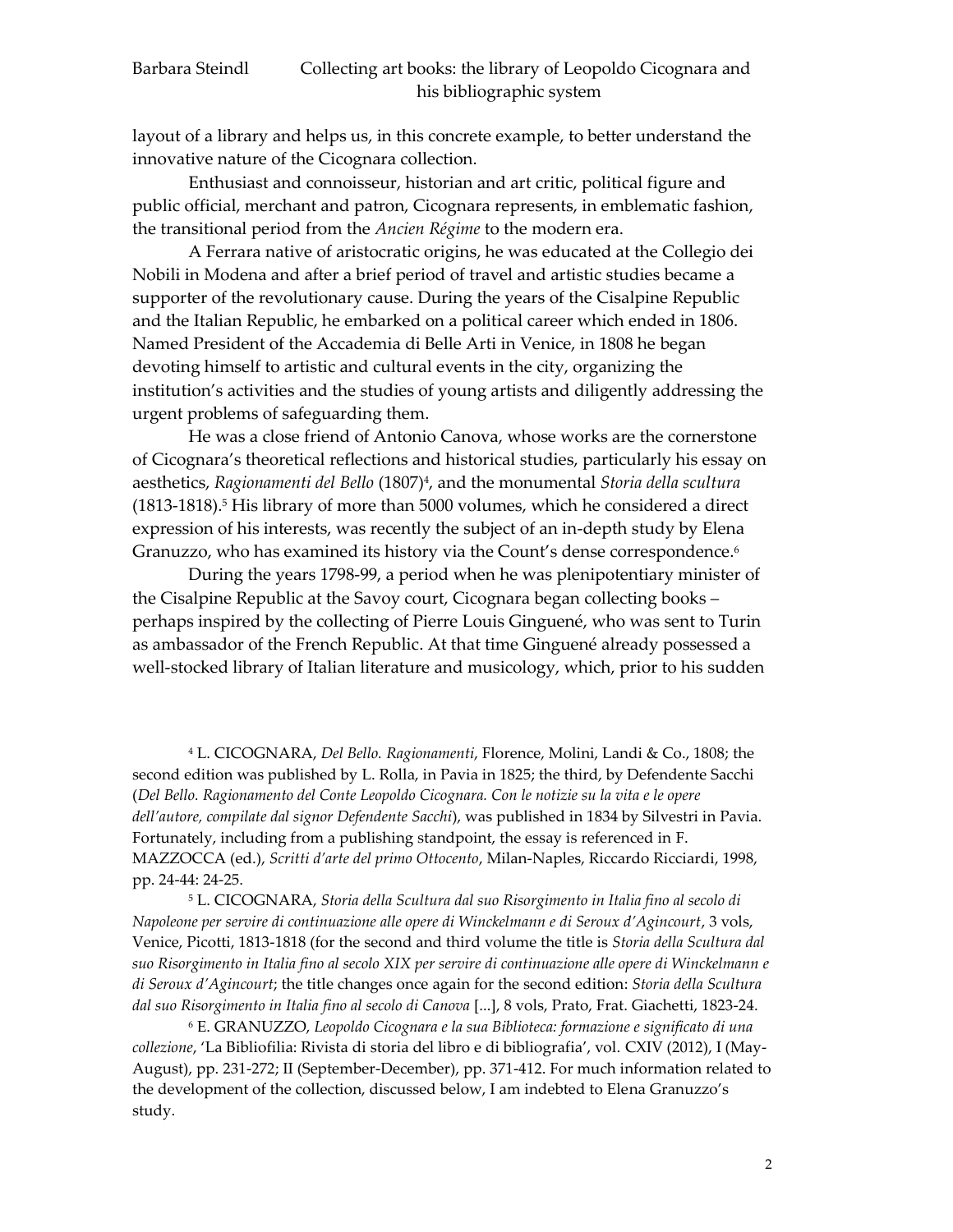return to Paris, he enhanced with significant acquisitions.<sup>7</sup> During the following years both men remained in touch, and when Cicognara spent time in Paris he attended his colleague's lectures, and the latter, in turn, reviewed Cicognara's works for the French public.<sup>8</sup> The historical works of Ginguené and Cicognara, *Histoire littéraire d'Italie* and *Storia della scultura*, were published during the same period and have many points in common, in terms of both form and content.<sup>9</sup>

When he was appointed State Counsellor in 1802, Cicognara moved to Milan, capital of the Italian Republic, where he had stimulating contacts with artists such as Bossi, Appiani, and Longhi, and resumed his youthful artistic studies. He focused his interest as a book collector on the field of arts and antiquities, sharing this passion with his friends Appiani and Bossi. (The latter, precisely at this time, succeeded in significantly increasing his own collection, thanks to the acquisition of a significant portion of the library of Carlo Bianconi, his predecessor as permanent secretary at the Accademia di Belle Arti in Milan, who died that year.) This acquisition probably included the impressive collection of essays on architecture and perspective and the valuable holdings of works by Vitruvius in Bossi's library.<sup>10</sup>

<sup>7</sup> P. GROSSI, *Pierre-Louis Ginguené, historien de la littérature italienne*, Bern [et.al.], Peter Lang, 2006, pp. 75-88. Regarding Ginguené and relationships with Italy, see C. TRINCHERO, *Pierre-Louis Ginguené e l'identità nazionale italiana nel contesto culturale europeo*, Rome, Bulzoni, 2004.

<sup>8</sup> See P. GROSSI, Pierre-Louis Ginguené, *op. cit.*, p. 93, n. 232. In 1813 Ginguené reviewed the essay *Del Bello:* P.-L. GINGUENÉ, *Del Bello, ragionamenti sette di Leopoldo Cicognara, etc. Sept discours sur Le Beau, dédiés à S.M. Napoléon Ier, Empereur des Français et Roi d'Italie; par Léopold Cicognara, chevalier de l'ordre del la Couronne de fer, etc. A. Florence chez Molini et Landi, 1808, in -4o,* 'Mercure étranger', vol. I, no. 3, 1813, pp. 146-156 (the review is reproduced in the critical apparatus of S. ZOPPI, *P.-L. Ginguené Journaliste et critique littéraire. Textes choisis avec une introduction et des notes*, University of Turin, Publications of Faculty of Education, Turin, G. Giappichelli, 1968, pp. 377-384). His review of the first volume of the *Storia* (an excerpt of which I consulted at the Biblioteca Nazionale Centrale in Florence) also appeared in 'Mercure étranger', vol. II, no. 9, 1813, pp. 149-162.

<sup>9</sup> P.-L. GINGUENÉ – F. SALFI, *Histoire littéraire d'Italie, par P.-L. Ginguené, de l'Institut Impérial de France, membre non résident de l'Académie impériale de Turin, açossié correspondant de celle de la Crusca, des Athénées de Niort et de Vaucluse, de la Société des Sciences et des Arts, de la Loire Inférieure, membre de l'Académie celtique, etc.*, 9 vols, Paris, L.G. Michaud, 1811-1819. In this regard see B. STEINDL, *Per un inquadramento della 'Storia della scultura': impostazione storiografica e rapporto con Giordani*, in L. CICOGNARA, *Storia della Scultura*, 2 nd edn, 1824, anastatic reprint edited by Francesco Leone [et al.], Bassano del Grappa, Istituto di Ricerca per gli Studi su Canova e il Neoclassicismo, 2007, pp. 15-62: 32-35.

<sup>10</sup> Regarding Giuseppe Bossi's library, see P. BAROCCHI, *Nota critica* in *Catalogo della libraria de fu cavaliere Giuseppe Bossi*, Milan, Giov. Bernardoni, 1817, anastatic reprint Florence, Studio per Edizioni Scelte, 1975, pp. [I]-XVII. Regarding the collecting of Giuseppe Bossi, see S. MARA, *L'allestimento della quadreria di Giuseppe Bossi nel palazzo milanese di via Santa Maria Valle secondo il primo inventario topografico*, 'Arte lombarda', 2012, 164/165, pp. 57-98; R. ANTONELLI, *Sulla raccolta di antichità di Giuseppe Bossi*, 'Rivista dell'Istituto per la Storia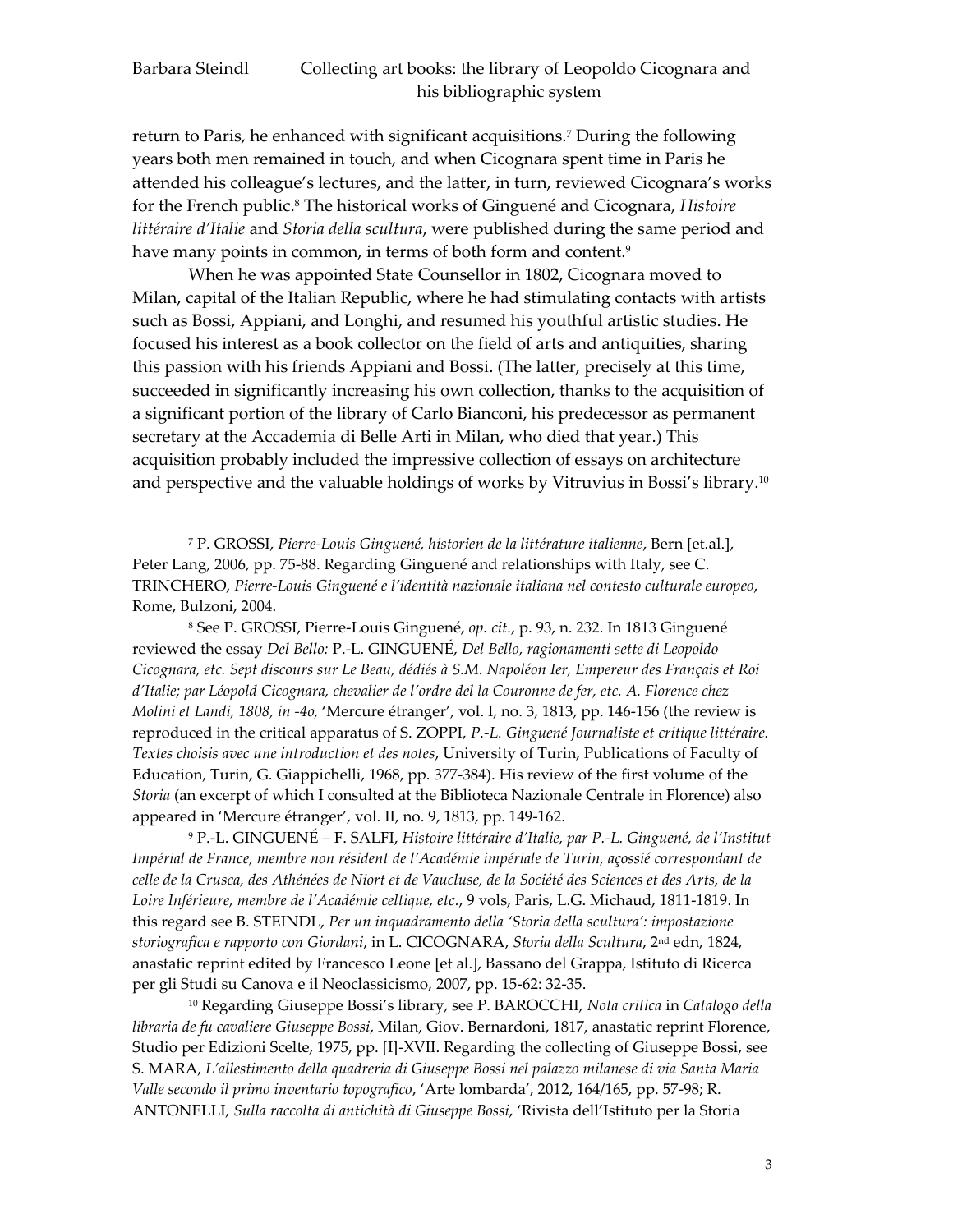<u>.</u>

# Barbara Steindl Collecting art books: the library of Leopoldo Cicognara and his bibliographic system

Cicognara's studies on aesthetics, begun at that time but concluded only in 1807 with the publication of *Ragionamenti del Bello*, had a significant influence on the book collection: the section of Cicognara's library catalogue entitled *Scrittori del Bello* lists more than 30 titles by Italian, French, and English authors from the sixteenth to the eighteenth centuries. These include Tommaso Buoni, Edmund Burke, Angelo Collodi, Alexander Cozens, Niccolò Franco, Marco Antonio Natta, Agostino Nifo, William Hogarth, and Francesco de' Vieri, all cited in the *Ragionamenti*. 11

dell'Arte Lombarda', 2011, n. 4, pp. 87-94.

<sup>11</sup> P. BAROCCHI, *Storia moderna dell'arte in Italia. Manifesti, polemiche, documenti*, 4 vols, I (*Dai neoclassici ai puristi. 1780-1861)*, pp. 91-99.

In L. CICOGNARA, *Catalogo ragionato*, I, *op. cit.*, see numbers:

1046. BUONI TOMMASO, I problemi della bellezza di tutti gli umani affetti, with a discourse on beauty by the same author, Venezia, 1601, in 12 (this is probably a typographical error; the book actually came out in 1605; however, I have been unable to locate it in the collection of T. BUONI, *I Problemi della bellezza di tutti gli affetti humani* [...] *Con un discorso della bellezza, del medesimo autore* [...], Venice, G. B. Ciotti, 1605).

1047. BURKE, Ricerca filosofica sull'origine delle nostre idee intorno al Sublime, ed al Bello. Traduzione dall'inglese del [Translation from English by] Conte Giuseppe Marogna, Milano 1804, in 8 (= E. BURKE, *Ricerca filosofica sull'origine delle nostre idee intorno al sublime ed al bello. Con un discorso sopra il gusto e diverse altre aggiunte; tradotta dall'inglese*, Milan, Sonzogno, 1804);

1049. COLLODI ANGELO, Difesa della Bellezza. Lezione accademica, Firenze 1632, in 4 (= A. COLLODI, *Difesa della bellezza, lezzione accademica*, Florence, Pignoni, 1632);

1050. COZENS ALEXANDER, Principles of beauty relative to the human head, London 1778, in fol. gr. Inglese e francese [English and French] (= A. COZENS, *Principles of beauty, relative to the human head*, London, Dixwell, 1778);

1056. FRANCO NICCOLÒ, Dialogo, dove si ragiona delle bellezze all'Eccell. Marchesana del Vasto con varie lettere al fine del volume, in Casale di Monferrato, per Giovanni Guidone, 1542, in 4 (= N. FRANCO, *Dialogo di Nicolo Franco, dove si ragiona delle bellezze*, Casale di Monferrato, Guidone, 1542);

1057. FRANCO NICCOLÒ, L'istessa opera, Venetiis 1542, in 8. In ambe le edizioni il motto è [In both editions the motto is] *difficile est satyram non scrivere* (= N. FRANCO, *Dialogo dove si ragiona delle bellezze*, Venice, Gardane, 1542);

1065. NATTAE MARCI ANTONII ASTENSIS, De pulcro libri sex, Paviae, apud Franciscum Moschenium, 1553, in fol parv. (= M.A. NATTA, *De pulchro*, Pavia, Francesco Moschenio, 1553);

1067. NIPHI AUGUSTINI medici ad illustriss. Joannam Aragoniam Tagliacotii Principem de pulcro liber, itera de amore liber, Romae, ap. Ant. Bladum, anno D. 1531, in carta grande [large format] in 4 (= A. NIFO, *De pulchro liber*, Rome, Bladus, 1531 and A. NIFO, *Agustini Niphi medicis libri suo: de pulchro,primus; de amore, secundus*, Lugduni, Beringos, 1549);

1074. VIERI FRANCESCO, Sezione dove si ragiona delle idee e delle bellezze*,* Firenze presso il, Marescotti, 1581, in 8 (= F. DE' VIERI, *Lezione dove si ragiona delle idee, et delle bellezze*, Florence, Marescotti, 1581);

1089 HOGARTH WILLIAM, *L'analisi della Bellezza*, tradotta dell'inglese [translated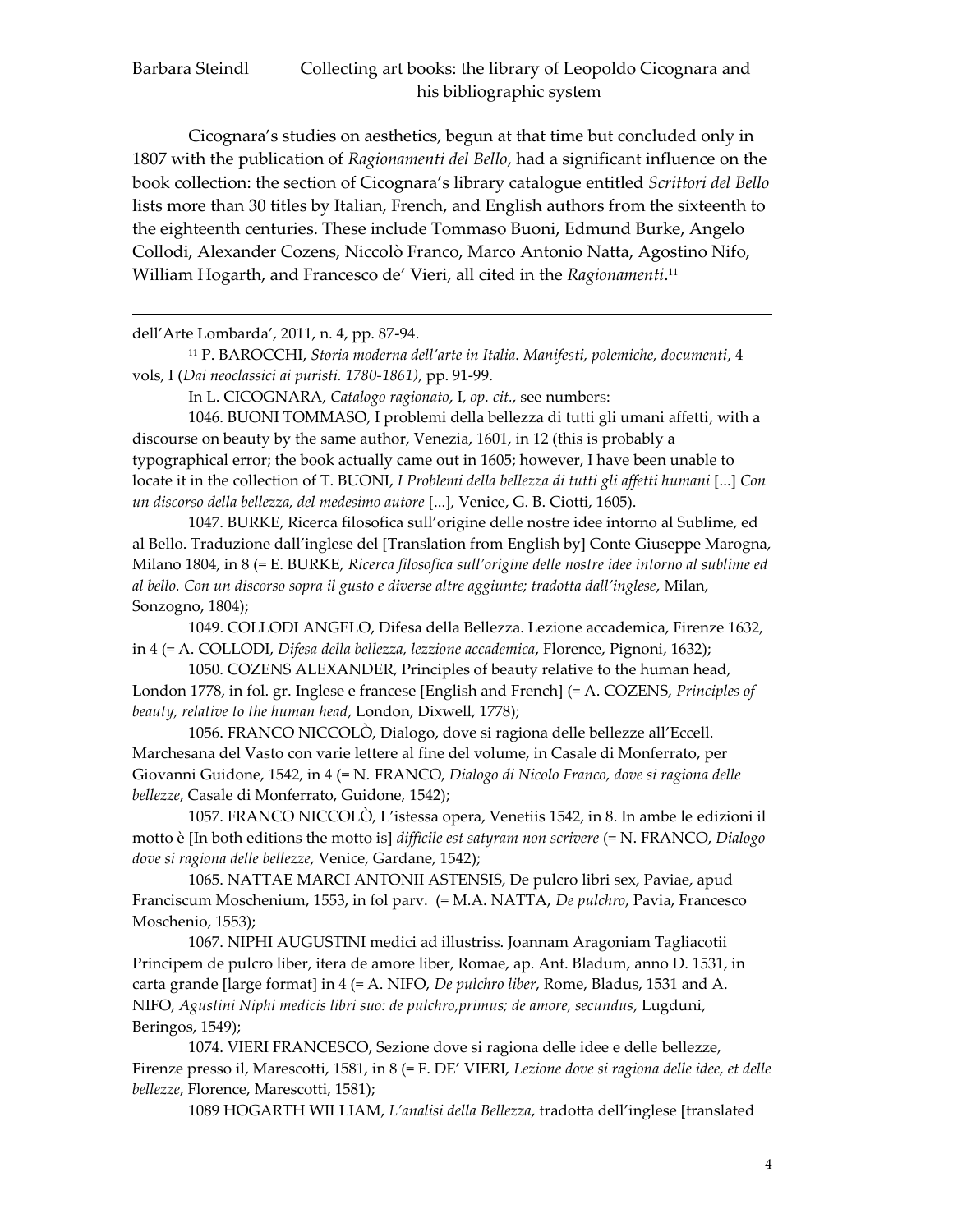<u>.</u>

## Barbara Steindl Collecting art books: the library of Leopoldo Cicognara and his bibliographic system

From that point forward, Cicognara's search for books and the growth of his library, on the one hand, and his research, on the other, became intertwined. This is particularly true for *Storia della scultura*, for which the library represented an indispensable study tool which was, moreover, continuously augmented thanks to the progress of the research itself. His commitments within the Accademia, with a curriculum that, since the reform of 1803, included the subjects of Architecture, Painting, Sculpture, Perspective, Decoration, Elements of the Figure, Engraving and Anatomy, with its ceremonies, speeches, and awards, also had an impact on the book collection.

Cicognara, like his friend Bossi, thus represents that ideal collector (as described in *Osservazioni sulla Bibliomania*, published in 1807, with a dedication to this friend, artist, and collector) whose commitment aimed at the progress of the human spirit – a commitment to which Cicognara remained faithful even when, in 1824, he was forced to relinquish his collection.<sup>12</sup>

For acquisitions and exchanges, the Count relied on an extensive network of correspondents – friends and scholars, librarians and booksellers – including Antonio Canova, who acted as an intermediary in the acquisition of certain works in the collection of Séroux d'Agincourt, Francesco Cancellieri, the librarians Jacopo Morelli (Marciana), Francesco Tassi (librarian for the Grand Duke of Tuscany), Abbot Francesco Fontani (Riccardiana), Olivo Orioli (Classense in Ravenna), Bartolomeo Gamba (royal censor, publisher and librarian at the Marciana), the booksellers Giuseppe and Pietro Molini, Thomas Payne, Richard Foss, Jean-Simon Gravier, and the scholars Carlo Malmusi, Giovanni de Lazara, Giovanni Battista Vermiglioli, Gaetano Pinali, Sulpiz Boisserée, as well as many others.

During the initial phase of Cicognara's pursuits as a book collector, he sought to acquire 'any book relative to painting, sculpture, architecture, engraving, perspective, antiquities, in sum anything which might relate to the arts of drawing [*disegno*]',<sup>13</sup> but the requests he sent to Fontani, Tassi, or Orioli a few years later were already targeted and concrete. The final acquisitions, made between 1818 and 1821, served to fill gaps in the library which emerged during the writing of the catalogue, as he explains in a missive sent in 1820 to Giuseppe Gonnelli: 'I am engaging friends, wherever I have them, to procure for me certain books that at other times passed through my hands but I overlooked, as objects then secondary to my research. The only ones that can be found are deteriorated, scraps, at old bookstores, friars' houses, little-noted sources of books, and which I can only obtain from time

from English], Livorno 1771, in 8, fig. (= W. HOGARTH, *L'analisi della bellezza scritta col disegno di fissar l'idee vaghe del gusto; tradotta dall'originale inglese*. Livorno, Fantechi, 1761).

<sup>12</sup> L. CICOGNARA, *Osservazioni sulla bibliomania*, in *Vita di S. Lazzaro monaco e pittore preceduto da alcune osservazioni sulla Bibliomania*, Brescia, Niccolò Bettoni, 1807, pp. 1-35.

<sup>13</sup> Quoted by E. GRANUZZO, *Leopoldo Cicognara e la sua Biblioteca I*, *op. cit.*, p. 247.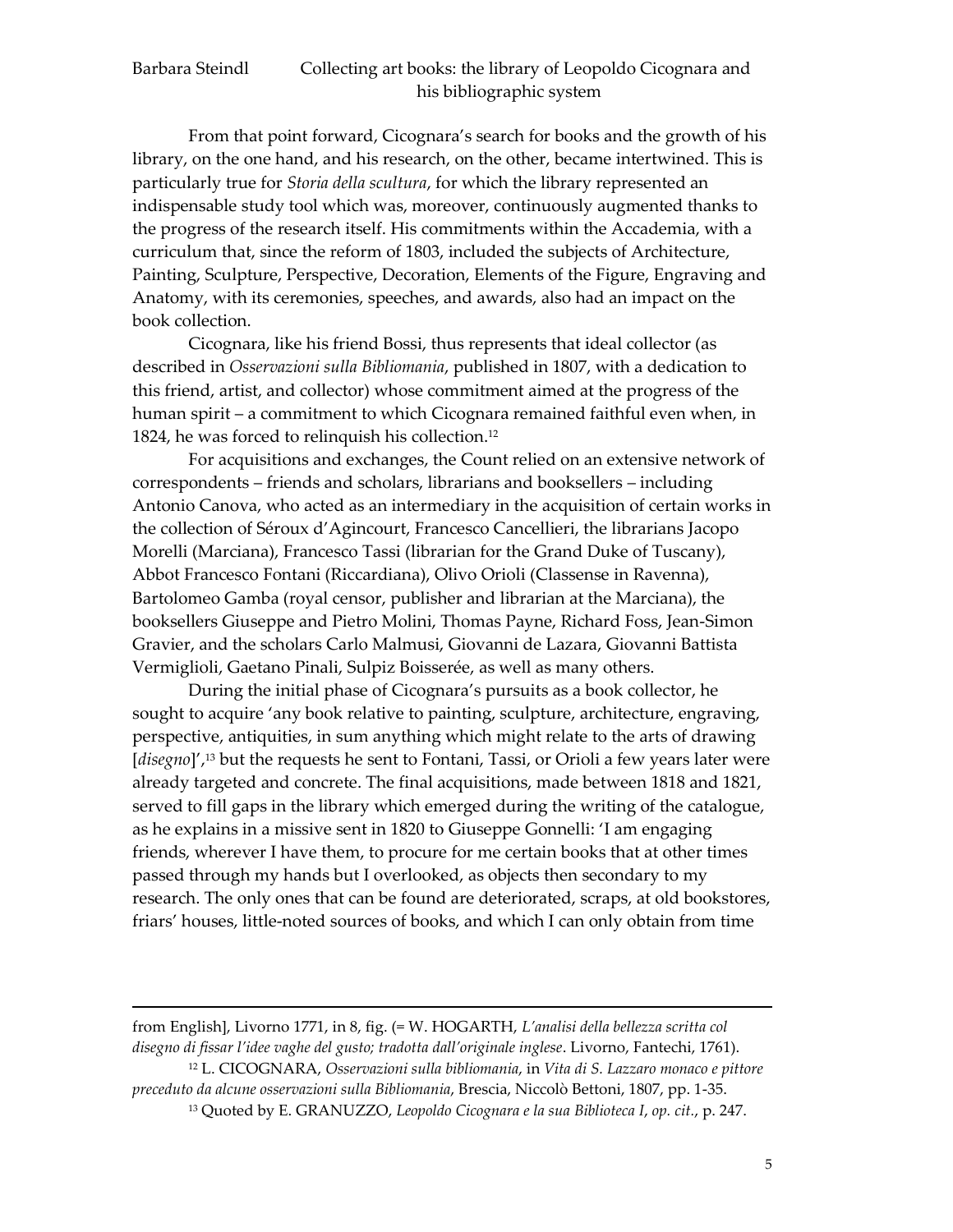to time through the attention of extremely diligent friends whom I have scattered here and there.' 14

In anticipation of the sale, Cicognara was concerned about leaving recollections and documentation of his library through a catalogue that, as Philipp Fehl has observed, signified a first farewell to the collection. Its drafting, which was challenging and demanding, continued for several years, accompanying the Count on his various journeys – both his grand European tour in 1818-19 and to Bagni di Lucca, where he went periodically for the thermal baths – and suggests that a catalogue had been in existence for some time in files or volumes but limited to the organization of the books without, however, leaving any sign of ownership or bookplates, nor any indication of bibliographic arrangement.

It doesn't require much to imagine that the sale – carried out to offset serious financial debts accumulated over the years, which had been further aggravated by publication expenses for the *Storia* – was a traumatic event for Cicognara. 'I had to save myself from dying prematurely, by selling my library', he wrote to his brother Vincenzo.<sup>15</sup> The sale which Cicognara hoped to be able to conclude in Venice came to nothing, and yet he still achieved his desired goal because, since its acquisition in 1824, the 'Biblioteca Cicognara' has constituted a distinct collection within the Vatican Library, freely accessible to scholars and still today arranged according to the systematic order established by the *Catalogo ragionato*. 16

Other libraries of scholars and art historians, including those of Carl Ludwig Fernow (1809), <sup>17</sup> Giuseppe Bossi (1817), <sup>18</sup> Ennio Quirino Visconti (1818), <sup>19</sup> Vivant

<sup>14</sup> Letter dated 8 January 1820, to Giuseppe Gonnelli, Biblioteca Nazionale Centrale di Firenze, *Raccolta Gonnelli*, file 9, lett. n. 79, c. 1r, quoted by G. BASCIÀ, *Introduzione*, in D. CARACCIOLO et al. (ed.), *Enciclopedismo e storiografia artistica tra Sette e Ottocento* (convention proceedings, Lecce 26 May 2006), [s.l.], Congedo Editore, 2008, pp. 5-18: 11.

<sup>15</sup> Letter dated 12 January 1830, mentioned in C. ZAGHI, *Leopoldo Cicognara, con lettere e documenti inediti*, 'Nuovi Problemi di politica, storia ed economia', X-XII, 1931, p. 686, quoted by G. BASCIÀ , *Introduzione*, *op. cit.*, p. 14.

<sup>16</sup> Regarding the sale of the collection, see E. GRANUZZO, *Leopoldo Cicognara e la sua Biblioteca I, op. cit.*, pp. 232-236; L. FRANCHI VICERÉ, *Una seconda appendice al Catalogo Cicognara*, in *Studi in onore del Kunsthistorisches Institut in Florenz per il suo centenario (1897- 1997)*, 'Annali della Scuola Normale Superiore di Pisa', S. IV. Quaderni, 1-2, 1996, pp. 415- 424; C. GRAFINGER, *Die Erwerbung der Büchersammlung des Grafen Leopoldo Cicognara durch die Bibliotheca Apostolica Vaticana*, 'Miscellanea Bibliothecae Apostolicae Vaticanae', IV, 1990, pp. 41-77; V. MALAMANI, *Memorie del conte Leopoldo Cicognara tratte dai documenti originali*, 2 vols, Venice, I. Merlo Editore, 1888, II, pp. 272-278.

<sup>17</sup> C. AUGUST VULPIUS, *Catalog der Bibliothek des Hrn.Professors Fernow gefertiget im Febr. u. Maerz 1809. A. Werke in auslaendischen Sprachen, B. Werke in deutscher Sprache., 2 Bde. Alphabetisch,* Herzogin Anna Amalia Bibliothek, Weimar, Loc. A: 5, A: 6; microform M 566. I am very grateful to Alexander Auf der Heyde, who made a copy of the manuscript available to me.

<sup>18</sup> The library collection of Giuseppe Bossi was offered for sale by the bookseller Giegler, *Catalogo della libreria del fu cavaliere Giuseppe Bossi*, published in Milan in 1817, is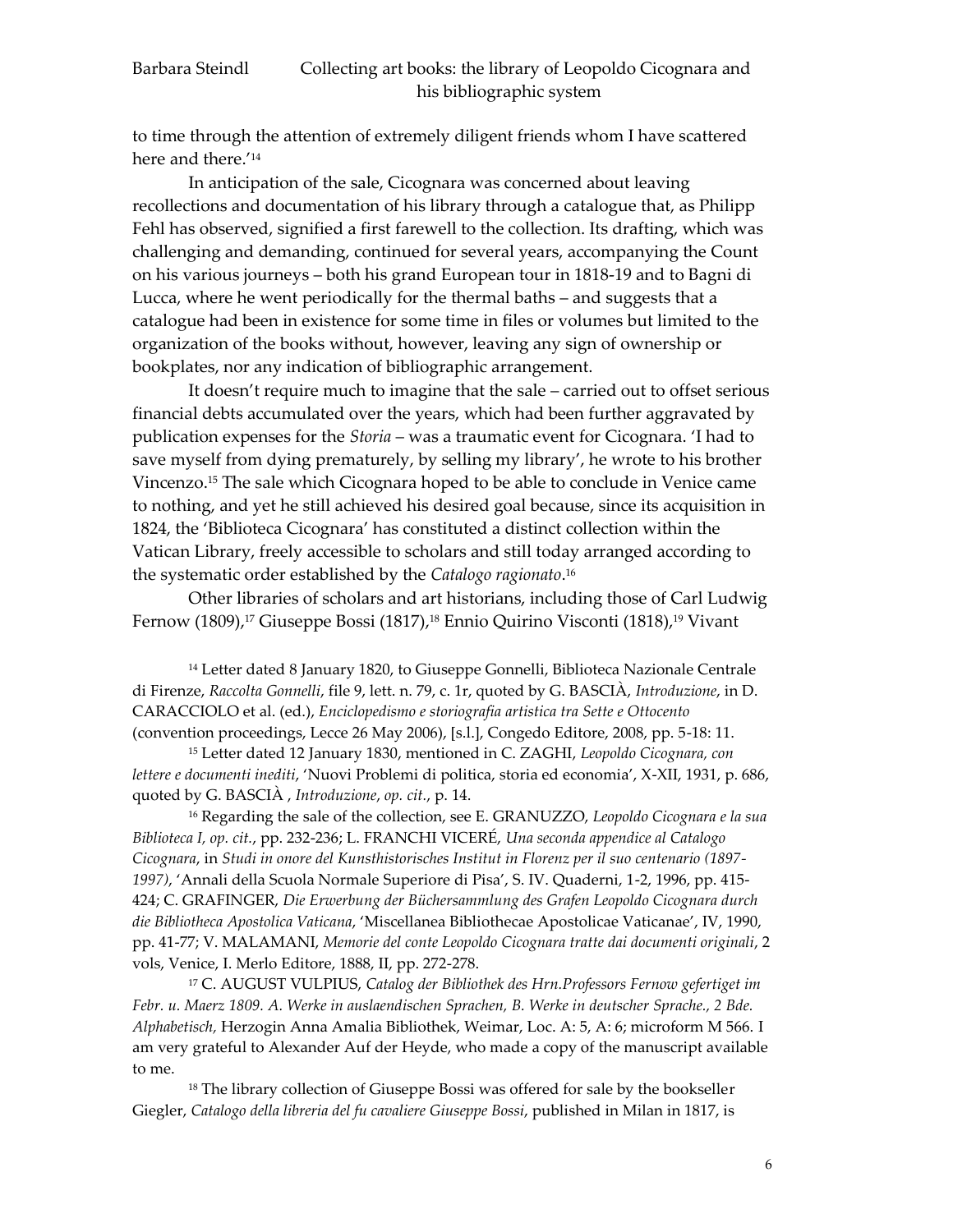Denon (1826), <sup>20</sup> Carl Friedrich von Rumohr (1846), <sup>21</sup> and Quatremère de Quincy  $(1849)^{22}$  were liquidated during the early decades of the nineteenth century; we know about these thanks to inventories or sales catalogues, all compiled by librarians or booksellers after the owners' deaths. While these catalogues have different organizational criteria, they eloquently reveal the bibliophilic interests and passions of the individual collectors but, unlike Cicognara's collection, none of the others was restricted to artistic and antiquarian literature. In fact, only approximately 55% of Giuseppe Bossi's library was related to art and antiquities; the remaining 45% was divided between ancient and modern literature, philosophy, history and natural sciences, and other subjects. Fernow's library, composed of three principal sections, was also a faithful reflection of the scholar's interests: ancient and modern art took up barely one third of the entire collection; the other two thirds were divided among philosophy and history, linguistics and Italian literature. Moreover, in Rumohr's library, books pertaining to art and antiquities probably did not exceed 30%, although the portions reserved for history – both universal and local –, jurisprudence, agriculture, and culinary sources (cookbooks, etc.), were very conspicuous. <sup>23</sup> As for the book collections of Visconti and Quatremère, the separate 'extra-artistic' categories of philosophy, theology, sciences, linguistics, and history can be estimated at first sight thanks to the systematic order of the catalogues.

Analysing the data contained in the correspondence, we can deduce that the Cicognara collection was also not restricted to books on art and antiquities, but included, among other things, a significant collection of ancient and modern literature, both in updated editions with critical commentary, and in rare precious

<u>.</u>

<sup>21</sup> *Verzeichniss einer Sammlung von Büchern des verstorbenen Kammerherrn C.F.L F. v. Rumohr* [...], Lübeck, H.G. Rahtgens, 1846, in C.F. VON RUMOHR, *Sämtliche Werke*, ed. by E.Y. Dilk, 16 vols, Hildesheim [et al.], Olms-Weidmann, 2003-2013, XVI (2005).

<sup>22</sup> *Bibliothèque de M. Quatremère de Quincy de l'Académie des Inscriptions et Belles-Lettres, Sécretaire Honoraire de l'Académie des Beaux-Arts, Collection d'Ouvrages Rélatifs aux Beaux-Arts et à l'Archéologie* [...], Paris, Adrien Le Clere, J.-F. Delion, 1850. In contrast to what is stated in the title, the collection included works on all subjects, from philosophy to theology, from sciences to history, etc.

<sup>23</sup> The calculations are based on samples of approximately 30% of the books in each library; only Rumohr's collection, divided into thematic sections, recurring and inconsistent, makes quantification of classes rather approximate.

compiled by bookseller Carlo Salvi.

<sup>19</sup> *Catalogue des livres de la bibliothèque de feu M. le Chevalier Enn. Quir.Visconti*, [...], Paris, Silvestre, 1818.

<sup>20</sup> *Description des Objets d'Arts qui composent le cabinet de feu M. le Baron V. Denon*, 3 vols, Paris, Tilliard, 1826, III (J. DUCHESNE AINÉ, *Estampes et Ouvrages à Figures)*, pp. 175- 207. The Duchesne catalogue lists exclusively books illustrated according to categories: 'Galeries, Musées, etc., Recueils divers, Sculpture / Pierres gravées, Médailles, etc., Antiquités, Architecture, Histoire naturelle, Costumes, Histoire, Poèmes etc., Voyages pittoresques, Topographie, Livres relatifs aux Beaux-Arts'.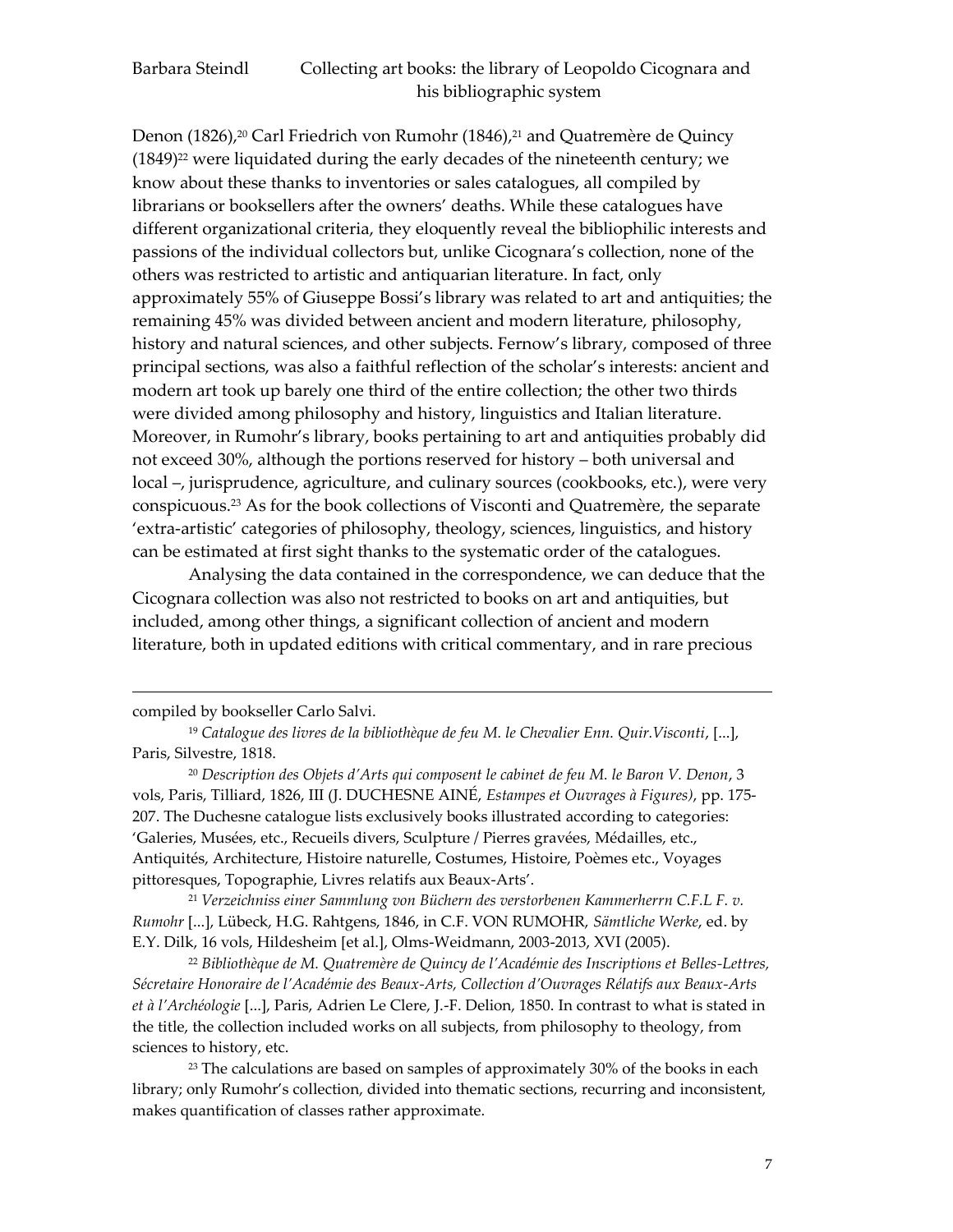editions.<sup>24</sup> The state of research completed to date does not allow us to precisely estimate the size, probably significant, of the portion of Cicognara's library that remained uncatalogued. This will finally be seen in the '*Libro di conti'*, the ledger in the Museo Correr which, from 1808 almost until his death, records all the Count's expenses and revenue. Its publication, however, has been awaited for many years and, in the meantime, the document cannot be consulted.<sup>25</sup> Looking ahead, it can be said that the Cicognara library as we know it today is the result of downsizing and represents only part – undoubtedly the most important and complete part – of a more extensive collection.

The *Catalogo ragionato dei libri d'arte e d'antichità posseduti dal conte Cicognara*, appeared in 1821 in two volumes published by Niccolò Capurro in Pisa. It met with immediate success, exceeding the author's expectations, due to both the quality of the highly specialized collection and to the expert bibliographical commentary appended to individual entries. Cicognara's expertise in this field is further confirmed in the catalogue's bibliographic section, where the 37 titles comprise catalogues of important private collections, including those of Giuseppe D'Azzara (n. 463), the *Stoschiana* (n. 4634), the *Smithiana* (n. 4635) and the *Spenceriana* (n. 4650), the libraries of Bossi (n. 4644) and Capponi (n. 4645), alongside bibliographies of rare books compiled by Brunet, De Bure, and Dibdin, the artistic bibliography by Murr,<sup>26</sup> manuals and dictionaries of bibliology and bibliography, and to handbooks for the creation and systematic organization of public and private libraries.

<sup>24</sup> The correspondence includes frequent references to books of non-artistic content; some examples are seen in V. MALAMANI, *Memorie del conte Leopoldo Cicognara*, I, p. 136 (books about art and machinery), I, p. 152. (French literature), I, p. 308 (fables by Francesco del Tuppo), and in E. GRANUZZO, *Leopoldo Cicognara e la sua Biblioteca* I, *op. cit.*, p. 271-272.

<sup>25</sup> L. CICOGNARA, *Secondo Libro della mia Amministrazione*..., manuscript, Biblioteca Museo Correr Venezia, Mss. P. D. c 2833. The manuscript has been published recently in large sections in E. RIZZIOLI, *L'officina di Leopoldo Cicognara. La creazione delle immagini per la 'Storia della Scultura'*, Rovereto, Osiride, 2016, pp. 681-777. However, Cicognara usually notes only the amount spent on books and rarely specifies details (author and/or title) of the books purchased.

<sup>26</sup> The bibliographies of De Bure and Brunet listed in the *Catalogo ragionato* are no longer found in the Fondo Cicognara at the Vatican Library; they were most likely moved with a new binding to the library's bibliographic sections. See L. CICOGNARA, *Catalogo ragionato*, II, *op. cit.*, pp. 313-317:

4638. BRUNET JACQ. CH., Manuel du libraire, et de l'amateur de livres, contenant un nouveauDictio naire Bibliographique, et un table en forme de catalogue raisonné etc., vol. IV, in 8, Paris, chez Brunet, 1814 (= J.-C. BRUNET, *Manuel de libraire et de l'amateur de livres* [...], 2nd edn, 4 vols, Paris, Brunet, 1814),

4640. BURE (DE) GUILLAUME, Bibliotheque instructive, ou traité de la connoissance des livres rares, et singuliers, Paris 1768, vol. 7, in 8 (= G.-F. DE BURE, *Bibliographie instructive, ou Traité de la connaissance des livres rares et singuliers*, 7 vols, Paris, G.- F. De Bure le jeune, 1763-1768); other titles by De Bure were also present in the collection, including the two supplements to the *Bibliographie instructive*: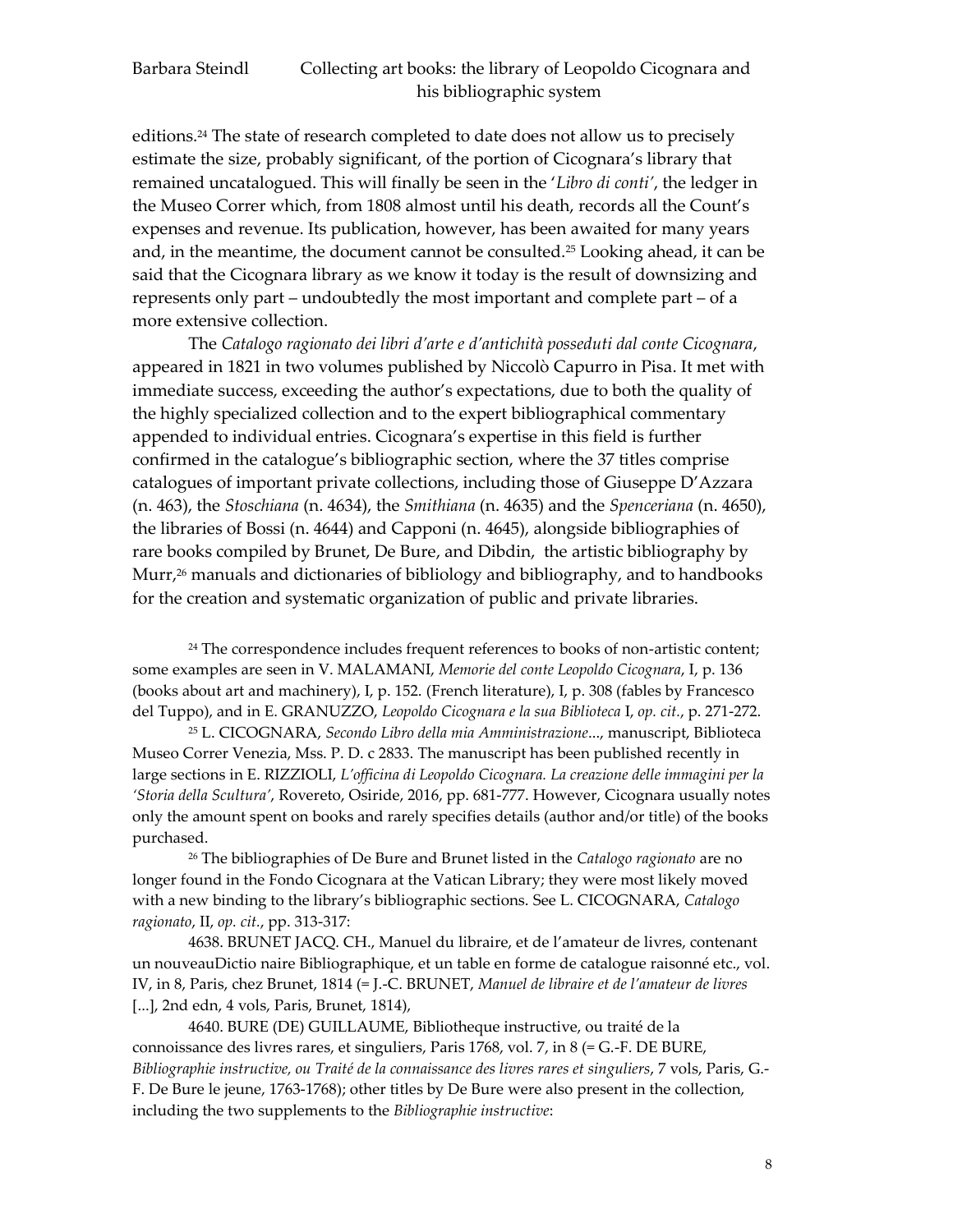It is in this context that we should consider the brief mention of the organizational system of the collection contained in the *Catalogo ragionato*'s preface. Laying claim, on the one hand, to the originality of the collection, based on exclusively personal choices and preferences – 'I having followed no intention in creating this Collection, beyond my personal pleasure' – Cicognara states here that he has resorted to traditional systems for the systematic organization of the collection – 'I divided the materials in a manner dictated not so much by my own convenience as by the customs of others.' 27

Thus, the question arises as to what bibliographic traditions can be used or adapted to the organization of an extremely specialized and innovative collection like that of Cicognara.

The *Catalogo ragionato* consists of two principal parts, Art and Antiquities, and the 26 and 16 sections that respectively divide the first and second principal parts. The sections, aligned on the same level without further divisions, are gathered together, while not expressly, into thematic categories (see Appendix I).<sup>28</sup>

4641. BURE (DE) GUILLAUME, Tome huitieme contenant une table destinée a facilitér les recherches des livres anonimes, Paris 1793, in 8 (= G.-F. DE BURE – L.J. GAIGNAT – J. –F. NÉE DE LA ROCHELLE, *Bibliographie instructive ou Traité de la connoissance des livres rares et singuliers. Tome huitième [i.e. dixième], contenant une table destinée à faciliter la recherche des livres anonymes qui ont été annoncés par m. De Bure le jeune, dans sa bibliographie instructive*, Paris, Deterville, 1793), and

<u>.</u>

4642. BURE (DE) GUILLAUME, Supplément à la Bibliotheque instructive, ou Catalogues des livres du Cabinet de M. Gaignat, Paris 1769, in 8, vol. 2, in tutto vol. 10 [volumes in all] (= G.-F. DE BURE – F.-A. DIDOT –L.-J. GAIGNAT, *Supplément a la Bibliographie instructive, ou Catalogue des livres du cabinet de feu M. Louis Jean Gaignat: ecuyer, conseiller-sécretaire du Roi honoraire, & receveur général des consignations des requêtes du Palais. Disposé & mis en ordre par Guill. François De Bure le jeune, libraire de Paris. Avec une table alphabétique des auteurs. Tome premier [-second*], Paris, Guillaume François De Bure le jeune, [1769]).

4649. DIBDIN THOMAS, Typographical antiquities, or the history of printing in England, Scotland, and Ireland, containing memoirs of our ancient printers, and a register of the books printed by the late Joseph Ames, considerably augmented by William Herbert; and now greatly enlarged, with copious notes, and illustrated with appropriate engravings: comprehending the history of English literature, and a view of the progress of the art of engraving in Great Britain, London 1810-1816, vol. 4, in 4, fig. (= J. AMES – T. FROGNALL DIBDIN – W. HERBERT, *Typographical antiquities: or, The history of printing in England, Scotland and Ireland; containing memoirs of our ancient printers, and a register of the books printed by them*, 4 vols, London, W. Miller, 1810-1819).

4660. MURR (DE) CRISTOPH. TEOPH. Bibliothéque de peintures, sculptures, et gravûres, Frankfurt 1770, vol. 2, in 8 (= C.G. VON MURR, *Bibliothèque de peinture, de sculpture, et de gravure par Christophe Théophile De Murr*, 2 vols, Frankfurt-Leipzig, Jean Paul Krauss, 1770).

<sup>27</sup> L. CICOGNARA, *Catalogo ragionato*, I, *op. cit.*, pp. VII-VIII.

<sup>28</sup> Similar observations are made by L.R. SORENSEN, *Art Bibliographies: A survey of*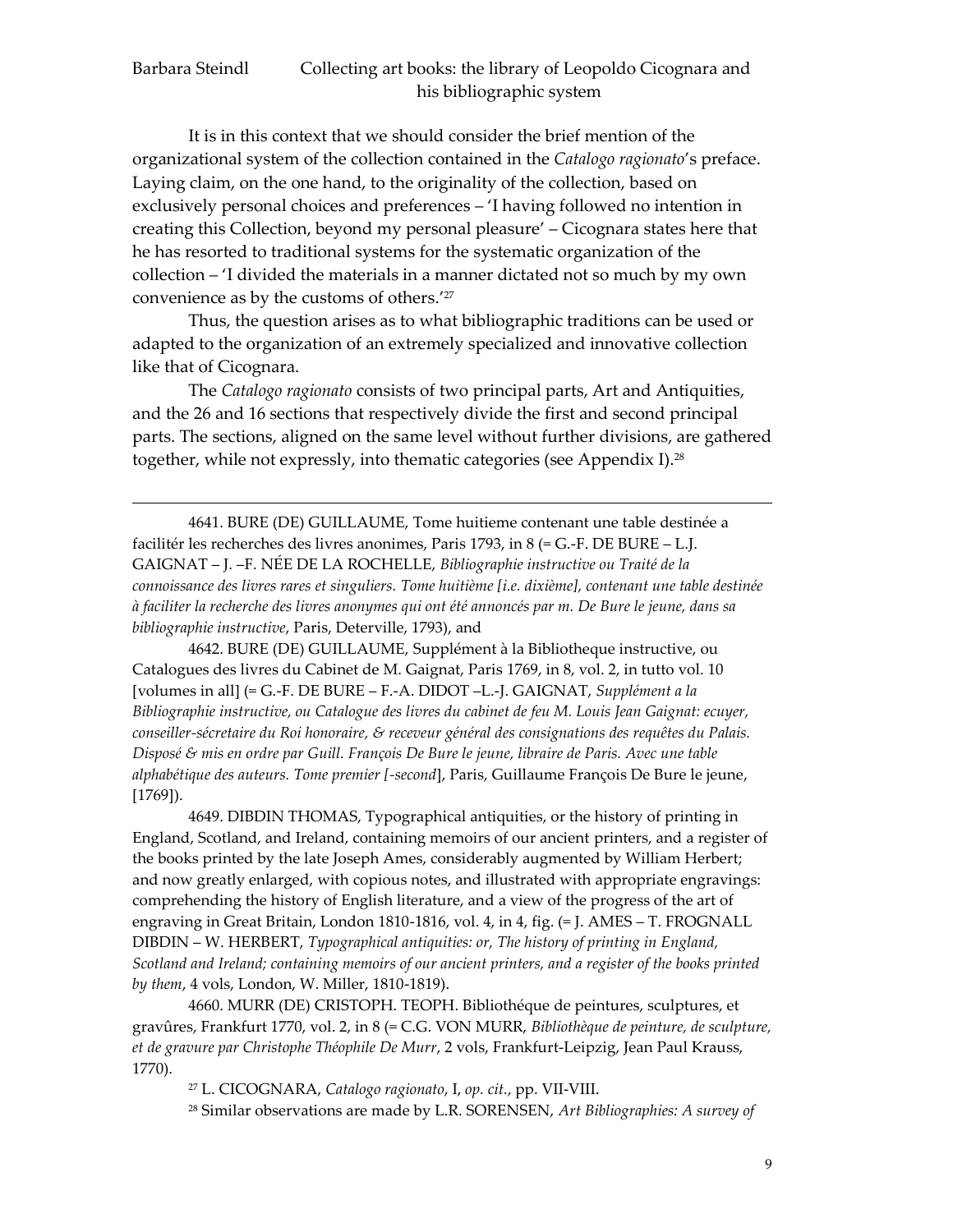<u>.</u>

## Barbara Steindl Collecting art books: the library of Leopoldo Cicognara and his bibliographic system

A first group of 10 sections is devoted to art history and theory. Following the usual bibliographic order, from the general to the particular, we find here, in sequence, texts on the arts in general; treatises and manuals on painting, engraving and sculpture; some sections on architecture (here too treatises, texts on the architecture of modern and ancient theatres, treatises on perspective, and typologies of buildings, materials, and construction technology).

A second group of 'literary sections' distinguishes various types of text: 'Poemetti Didascalici sulle Arti' [small didactic poems on the arts], 'Poemi, Drammi, e Autori Classici figurati' [illustrated poems, plays and classical authors], 'Favoleggiatori' [authors of fables], 'Lettere Pittoriche e Antiquarie' [pictorial and antiquarian letters], 'Descrizioni, Relazioni, e Memorie' [descriptions, accounts, and memoirs], and finally 'Orazioni Pittoriche, Statuti Accademici, e Almanacchi e Giornali' [pictorial orations, academic statutes, almanacs and journals]. The only section in this group that is determined by content rather than literary form is the one related to 'Scrittori del Bello' [writers on beauty], which brings together some 31 texts on aesthetics. There is then a group set aside for erudition, with numerous publications regarding types of events, such as 'Feste, Trionfi, Spettacoli, e Funerali' [celebrations, triumphs, spectacles, and funerals]; practices, customs, and material culture from the past and present ('Abiti e Costumanze Antiche e Moderne di tutti I popoli, relative ai loro Ornamenti, Danze Giuochi, Armi, Musica, Bagni, Pesi, Misure, Mense, Nozze, Invenzioni, Funerali ec.' [practices and customs ancient and modern of all peoples, related to their ornaments, dances, games, weapons, music, baths, weights, measures, meals, nuptials, inventions, funerals, etc.]; forms of writing, mythology, and religion, illustrated books of various types (from illustrated Bibles to collections of portraits), and biographies of artists. The final section is dedicated to 'Autori di Fisionomia' [authors on physiognomy].

There follows a section devoted to 'Antichità in genere' [antiquities in general], the second principal division of the catalogue, to which studies of antiquities are assigned; this section is divided between studies on ancient and modern art in various geographical areas, from Egypt to ancient Greece; numismatic studies, epigraphy; topography with guide books, travel books, and catalogues; hippology, and finally 'Alcuni Libri di Bibliografia' [some books of bibliography].

A comparison with the two artistic bibliographies of the time, the *Bibliothèque de Peinture, de Sculpture, et de Gravure* by Christoph Gottlieb Murr and the *Bibliografia storico-critica dell'Architettura civile ed arti subalterne* (4 vols, Rome, 1788) by Angelo Comolli, both present in Cicognara's library, show that, in spite of similarities in

*Their Development, 1591-1821*, 'The Library Quarterly' 56, 1 (Jan. 1986), pp. 31-55, 49-52; [http://www.jstor.org/stable/4307931.](http://www.jstor.org/stable/4307931) Also see C. HURLEY, *L'art de rassembler: la naissance de la bibliographie systématique en histoire de l'art*, in R. RECHT et al., *De l'histoire de l'art en France au XIX<sup>e</sup> siècle,* Paris, La documentation Française, Collège de France/INHA, 2008, pp. 17-34; Hurley ignores Sorensen's work.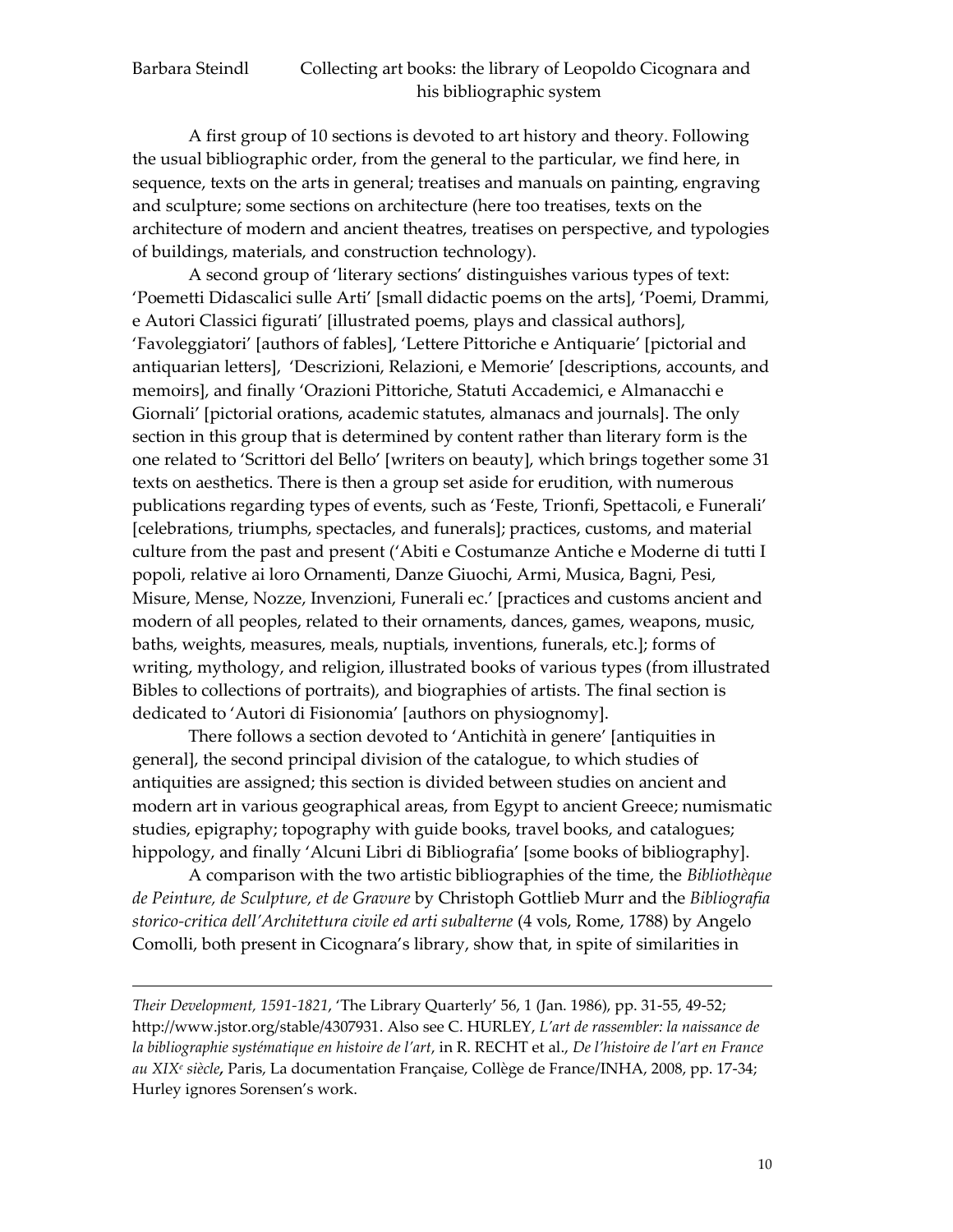content, there are notable differences in terms of organization, beginning with the fact that antiquities are ignored by both Murr and Comolli.

It seems to me that the systematic order of Murr's work roughly follows the academic program for artists and amateurs – which is why he ignored not only Antiquities but also Architecture. In the first chapter Murr provides both a general bibliography of the three arts, Painting, Sculpture, and Engraving, and artists' lives. The second chapter contains monographic studies of individual artists and their works. The third chapter presents dictionaries and essays on painting and other artistic techniques. The final chapters cover the academic aspects of drawing and the various iconographic genres; titles in this section include: *De l'Anatomie*, *De la Proportion du corps humain, ou de la Symmetrie*, *Du Dessein*, *De l'Expression & de la Composition*, *Du Coloris,* and the genres *Histoires, Portraits, Paysages, Chasses, & Batailles*, etc. (see Appendix V).<sup>29</sup>

We have already seen a similar system, although less fully developed and consistent, in the bibliography annexed to the *Abecedario Pittorico* by Antonio Pellegrino Orlandi. <sup>30</sup> A list of 218 essays on Art, Architecture and Perspective is followed by a miscellaneous section of 'Libri servibili, necessarj, e utili ai pittori, e scultori', which brings together 85 titles, organized according to genres and iconographic criteria ('Anatomie', 'Abiti diversi', 'Alfabeti storici, e poetici', 'Istorie del testamento nuovo, e vecchio', 'Capricci pittorici', 'Degli dei antichi et immagini', etc.) found in manuals and instruction books for young artists ('Libri morali al pittore, Principj del disegno a' studenti di Pittura, Regole, et ammaestramenti di pittura').

Abbot Angelo Comolli's *Bibliografia storico-critica dell'Architettura civile ed arti subalterni*, which, for reasons that remain unclear, Cicognara catalogued in the section of 'Dizionarj e Abecedarj', is, despite the title, an authentic universal bibliography of the arts of drawing.<sup>31</sup> The organizational system, represented as a sort of tree of knowledge, was inspired by the *Encyclopédie*, but the three forms of knowledge identified by D'Alembert – *Mémoire*, *Raison* and *Imagination* – are

<sup>29</sup> Regarding Murr, see note 26; also L.R. SORENSEN, *Art Bibliographies*, *op. cit.*, pp. 42-44 and C. HURLEY, *L'art de rassembler*, *op. cit.*, pp. 22-23.

<sup>30</sup> A. PELLEGRINO ORLANDI, *Abecedario pittorico nel quale compendiosamente sono descritte le patrie, i maestri, ed i tempi, ne' quali fiorirono circa quattro mila professori di pittura, di scultura, e d'architettura*, Bologna, C. Pissarri, 1704. Cicognara possessed 3 copies (see *Catalogo ragionato,* I, *op. cit.*, nn. 2169-2171), two of which were the Venetian edition of 1753. For the systematic order employed by Orlandi, also see L.R. SORENSEN, *Art Bibliographies*, *op. cit.*, pp. 40-41.

<sup>31</sup> L. CICOGNARA, *Catalogo ragionato*, I, *op. cit.*, 2152: *COMOLLI ABATE ANGELO,*  Bibliografia storico-critica dell'architettura civile ed arti subalterne, vol. 4, in 4, Rome, 1788- 1792 (= A. COMOLLI, *Bibliografia storico-critica dell'Architettura civile ed arti subalterni*, 4 vols, Rome, Stamperia Vaticana, 1788-1792); also see L.R. SORENSEN, *Art Bibliographies*, *op. cit.*, pp. 44-46.

11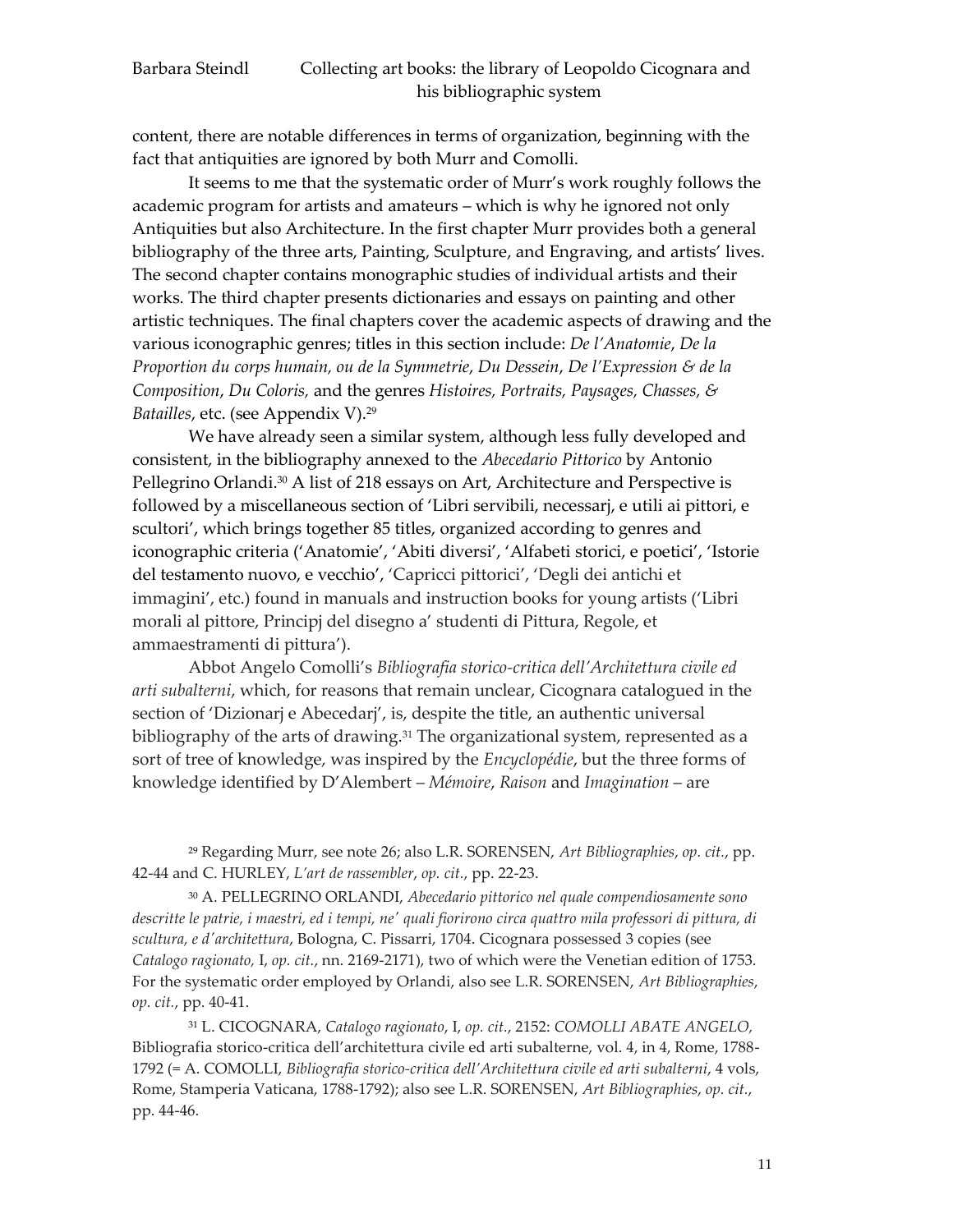replaced by three other forms of instruction – 'Introduzioni', 'Instruzioni' and *'*Instituzioni' (see Appendix VI).<sup>32</sup> The specifically artistic categories, broadly speaking similar to those of Murr, are found at lower levels of the system. The category of 'Instruzioni' is original, and here Comolli lists those subjects that Vitruvius considered complementary to the architect's education, such as History, Music, Medicine, Jurisprudence, Astronomy, etc., and Mechanics (the latter an addition by Comolli). The author justifies his broad approach in the introduction, explaining his concept of 'elementary architecture', which 'includes everything that relates to the principles of architecture, and which guides, instructs, and forms the diligent architect in the knowledge of those ideas which, because they are primary and essential to the science that he aspires to learn, constitute its first notions, namely, its elements'. 33

Going back to Cicognara, the division between books on art and books on antiquities, which he considered a 'natural' distinction, recurs in the classificatory systems of the eighteenth and nineteenth centuries. This is generated by a system founded on the canon of medieval faculties, where the individual aspects of art are attributed to the various fields of knowledge. Thus, in the *Pandectai* – the two volumes that make up the organizational key to Conrad Gesner's *Bibliographia Universalis* – art theory, specifically perspective and proportion, is subordinate to Geometry, while the three arts, Architecture, Sculpture, and Painting, are classified as mechanical arts. Ancient art, on the other hand, is assigned by Gesner to the two categories Geography and History; artistic topography and the monuments of ancient Rome are included in Geography; ancient art and epigraphy are included in History.<sup>34</sup> Gesner's system barely hints at this

<sup>32</sup> 'Questa triplice divisione adunque di nozioni che guidano, di precetti che istruiscono, e di principj che formano l'architetto, sarà quella appunto di questa prima parte della Bibliografia architettonica, che sotto i diversi rapporti d'introduzioni, d'instruzioni, e d'instituzioni chiamo parte architettonica elementare' [This triple division, therefore, of notions that guide, of precepts that instruct, and of principles that form the architect, will be precisely that of this first part of the Architectural Bibliography, which under the different relationships of introductions, instructions, and institutions I call the elementary architectural part] (A. COMOLLI, *Bibliografia storico-critica*, *op. cit.*, p. [1]). <sup>33</sup> *Ibid*.

<sup>34</sup> C. GESNER, *Bibliotheca universalis sive catalogus omnium scriptorum locupletissimus in tribus linguis Latina, Graeca et Hebraica: extantium & non extantium, veterum & recentiorum*, 4 vols, Zürich, C. Froschauer, 1545-1555; *II Pandectarum sive partitionum universalium Conradi Gesneri*, Zu¨rich, C. Froschauer, 1548-1549. The Pandectae can be found online in the series of historical and artistic sources *Fontes 1: ID., Pandectarum, sive Partitionum universalium... libri XXI* (Zürich 1548): *Auszüge zur Kunstgeschichte und Altertumswissenschaft*, Excerpted bibliographies for the history of art and the study of antiquity, Margaret Daly Davis (ed.), Heidelberg, Universitätsbibliothek der Universität Heidelberg, 2007 (http://archiv.ub.uniheidelberg.de/artdok/volltexte/2007/378). M. DALY DAVIS, *Konrad Gesner's Bibliotheca*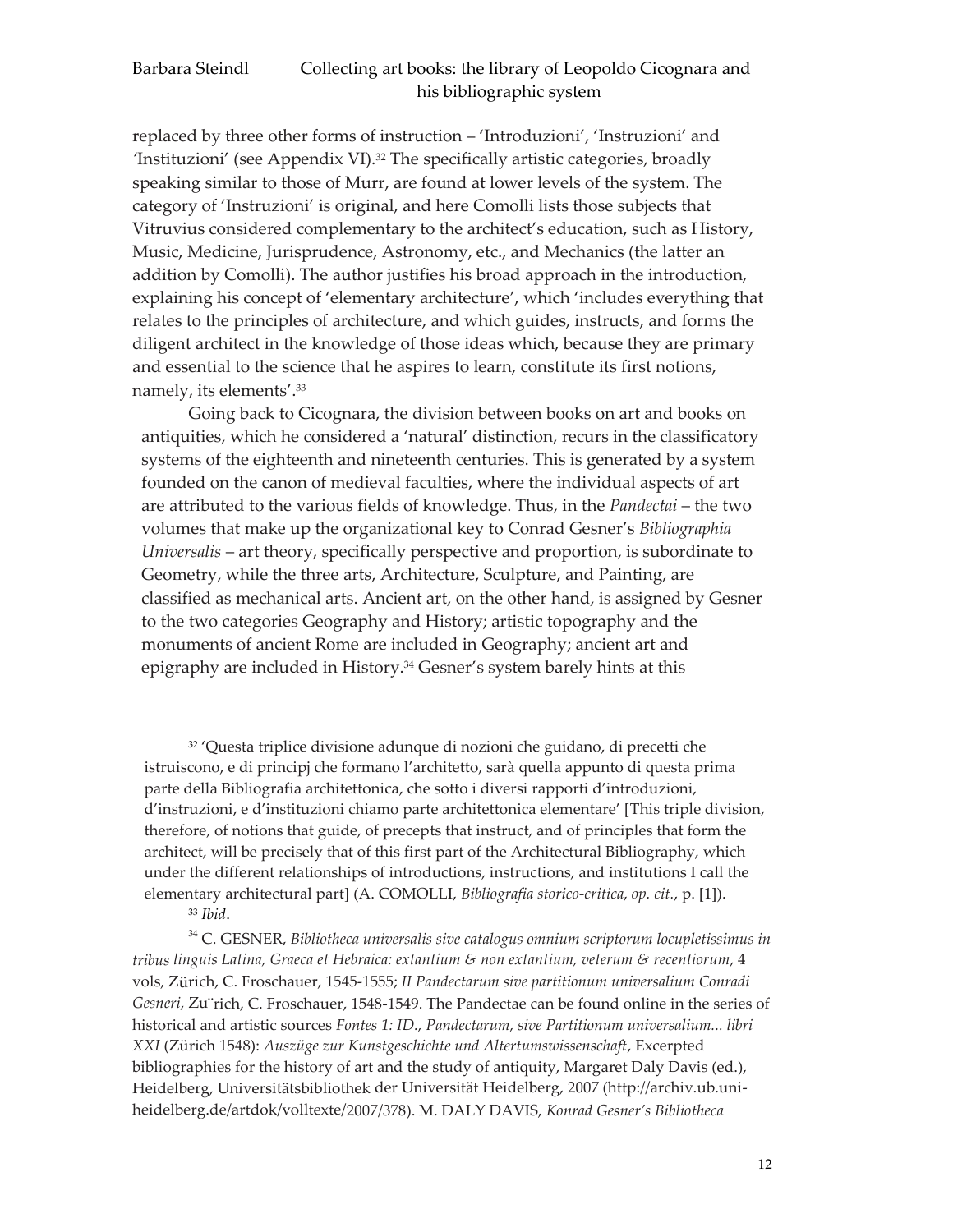<u>.</u>

#### Barbara Steindl Collecting art books: the library of Leopoldo Cicognara and his bibliographic system

subordination of Geography to History, which will constitute one of the principal characteristics of Antiquities in eighteenth- and nineteenth-century bibliographic systems.

The cataloguing of art within universal systems, first proposed with Gesner's *Pandectae*, was maintained, with minimal variations and adjustments, for over 300 years. Indeed we also find it in the system developed by Prosper Marchand and Gabriel Martin, which was in use until after the mid-nineteenth century and is known as the *Système de libraires de Paris* – a system organized into five classes – *Théologie, Jurisprudence, Philosophie (Sciences et Arts), Belles Lettres*, and *Histoire*<sup>35</sup> – which, when appropriate, were subdivided, expanded, and thus adapted, as an all-purpose device, to the most disparate bibliographic realities.<sup>36</sup> This can be seen in the more than 160 catalogues of private collections published by Gabriel Martin between 1701 and 1761, often in partnership with his son Claude, and in further catalogues, including those of Visconti (see Appendix II), Denon, Ginguené, or Quatremère (see Appendix IV), compiled by other bibliographers, all in accordance with the Parisian booksellers' system.

The flexibility of this system and its ability to absorb the new structure of certain materials is clearly seen in catalogues compiled around the middle of the century. The sales catalogue for the library of Quatremère de Quincy, published in Paris in 1849, gave the section devoted to Beaux Arts an historical dimension, introducing sections that were originally subordinate to the category of History, while the section on Historical Sciences now included the relatively new science of Archaeology, with the auxiliary disciplines of Numismatics and Epigraphy.<sup>37</sup>

While less widespread than in France, the departmental system was also in use in Italy for the organization of libraries and bibliographies. The monumental universal bibliography, the *Mare Magnum omnium materiarum*, is perhaps one of the most famous examples. Begun in 1670 by Francesco Marucelli and completed by Angelo Maria Bandini, it includes 11 handwritten volumes; the material is structured and subdivided into 43 classes that can be grouped into five categories – completely equivalent to those of the Parisian booksellers' system – Religion, Law,

*universalis: an early source in the 'letteratura artistica'*, 'Labyrinthos', 7/8.1988/89 (1989), 13/16, pp. 115-133; regarding Gesner, also see A. SERRAI, *Conrad Gesner*, Rome, Bulzoni, 1990.

<sup>35</sup> Since the seventeenth century, the sequence of classes can be reversed: *Philosophie (Sciences et Arts), Théologie, Jurisprudence, Belles Lettres* and *Histoire*; for more on this innovation, see V. NEVEU, *La place de la Théologie dans les classifications bibliographiques françaises (XVII e XVIII s.)*, http:/[/www.youscribe.com/catalogue/rapports-et](http://www.youscribe.com/catalogue/rapports-et-theses/savoirs/sciences-humaines-et-sociales/la-place-de-)[theses/savoirs/sciences-humaines-et-sociales/la-place-de-](http://www.youscribe.com/catalogue/rapports-et-theses/savoirs/sciences-humaines-et-sociales/la-place-de-) la-theologie-dans-lesclassifications-bibliographiques-1549320.

<sup>36</sup> For Prosper Marchand and Gabriel Martin, see A. SERRAI, *Storia della Bibliografia VII*, 1997, G. MIGGIANO (ed.), *Storia e critica della catalogazione bibliografica*, Rome, Bulzoni, 1997), pp. 322-347.

<sup>37</sup> *Bibliothèque de M. Quatremère de Quincy*, *op. cit.*, pp. 211-215.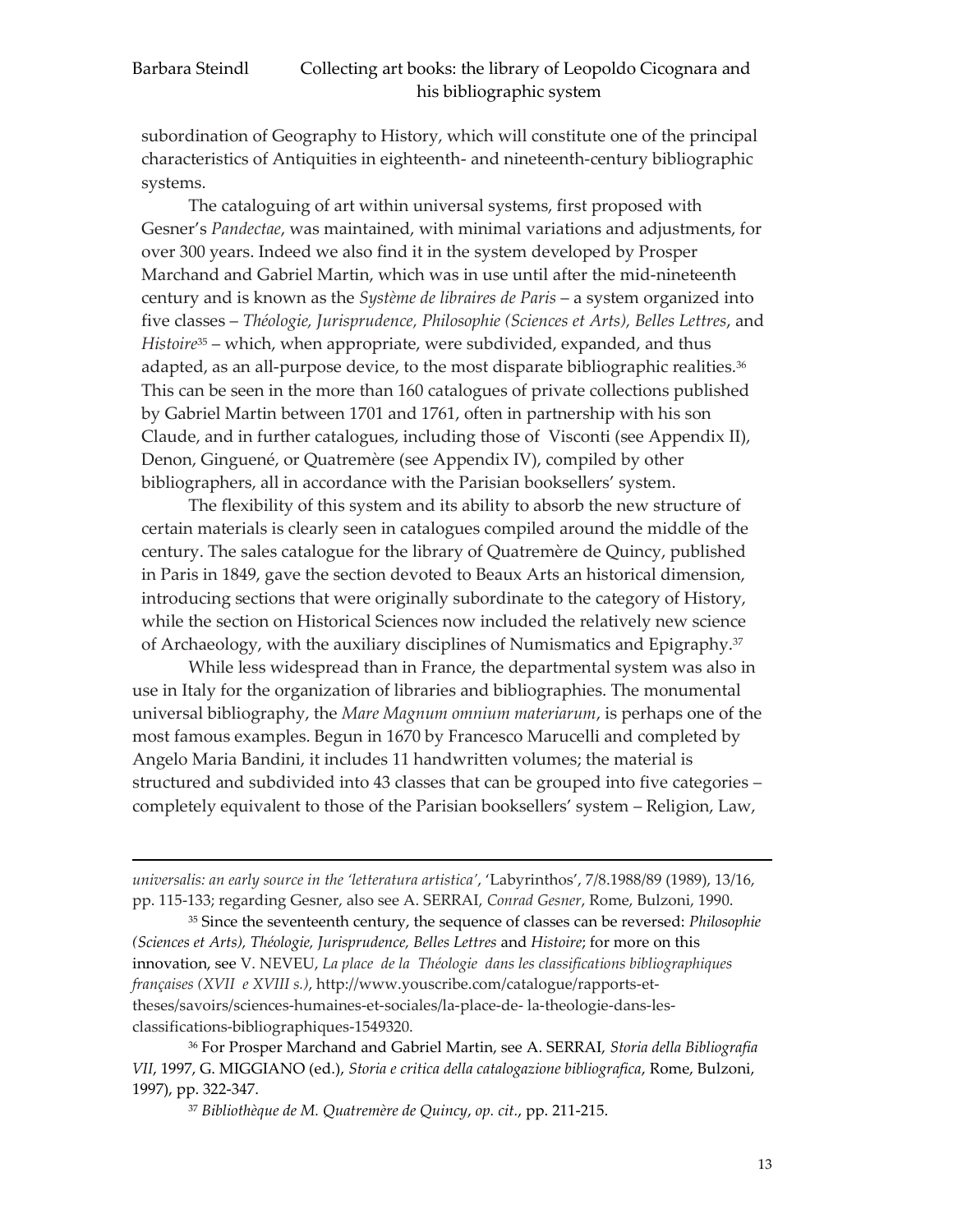Philosophy, Art and Literature, History and Geography.<sup>38</sup> Another example, well known to us, is the library of the counts of Martinengo in Brescia. The family librarian, Baldassare Zamboni, devoted a small publication to the collection, which, in Cicognara's opinion, was a valid guide for book collecting as it 'proposes a plan for the development of a Catalogue, and accounts for the various motives that, in general, constitute the rarity of books'. <sup>39</sup> Moreover Zamboni indicates 9 classes for the systematic organization of the collection: 'Theology, Philosophy, Mathematics, Ethics, Politics, Fine Arts, Erudition, History, and Miscellany', with Philosophy and Mathematics corresponding to the *Sciences et Arts* category in the system of Parisian booksellers, the categories Ethics and Politics equivalent to *Jurisprudence*, and Erudition forming part of *History* (see Appendix III).

Traces of these kinds of universal systems can also be found in the systematic structure of Cicognara's *Catalogo ragionato*. In particular, it is the internal division of the categories *Sciences et Arts*, *Belles Lettres*, and *Histoire*, or – in the Italian version of the Martinengo catalogue – Philosophy, Mathematics, Ethics, Fine Arts, Erudition, and History – that provides the organizational system for the collection. Comparison of the elaborate classifications of De Bure or Brunet with the 'systematic tables' of the catalogues of other collections such as those of Visconti or Quatremère, as well as with Zamboni's rather rudimentary system, reveals many correspondences. Here I would like to mention only one example, which clearly demonstrates the application of a pre-existing system: during the printing of the catalogue, an error made it necessary to shift the section 'Mitologia, Immagini Sacre, e Costumi Religiosi di tutti i popoli' [Mythology, Sacred Images, and Religious Customs of all peoples] to the end of the catalogue, but Cicognara indicated its correct position – 'due to similarity of subjects'. 40

A not explicitly hierarchical system, such as Cicognara's, also makes it possible to incorporate or recombine in new relationships the 'artistic sections' extrapolated from the universal context. One example is Perspective, associated in the universal systems with the category *Sciences et Arts* as part of Mathematics, which Cicognara incorporated into the 'Fine Arts'; or the 'Illustrated Bibles', originally classified under Theology, but which Cicognara lists in a 'historical' section, between 'Illustrated Lives' and 'Collections of Portraits'. I consider the 'Equitation' section, placed between two 'historical' sections ('Catalogues' and

<sup>38</sup> Regarding Francesco Marucelli, see the entry by M. Albanese in *Dizionario biografico degli Italiani*, Rome, Istituto della Enciclopedia Italiana, vol. 71, 2008, pp. 376-379; for Angelo Maria Bandini, see M. M. ANGELI, *Angelo Maria Bandini e la Marucelliana*, 'Symbolae antiqvariae', 2. 2009, pp. 83-111.

<sup>39</sup> L. CICOGNARA, *Catalogo ragionato*, II, *op. cit.*, n. 4667, p. 317. [B. ZAMBONI] *La libreria di S.E. il N.U. Signor Leopardo Martinengo patrizio veneziano conte di Bardo, Condomino di Villanuova, Feudatario di Pavone, e signor di Clanesso cogli uomini illustri della chiarissima famiglia Martinengo umiliata al medesimo cavaliere dalla spettabile comunità di Calvisano,* Brescia, Pietro Vescovi, 1788, pp. 43-51.

<sup>40</sup> L. CICOGNARA, *Catalogo ragionato*, I, *op. cit.*, p. IV-X.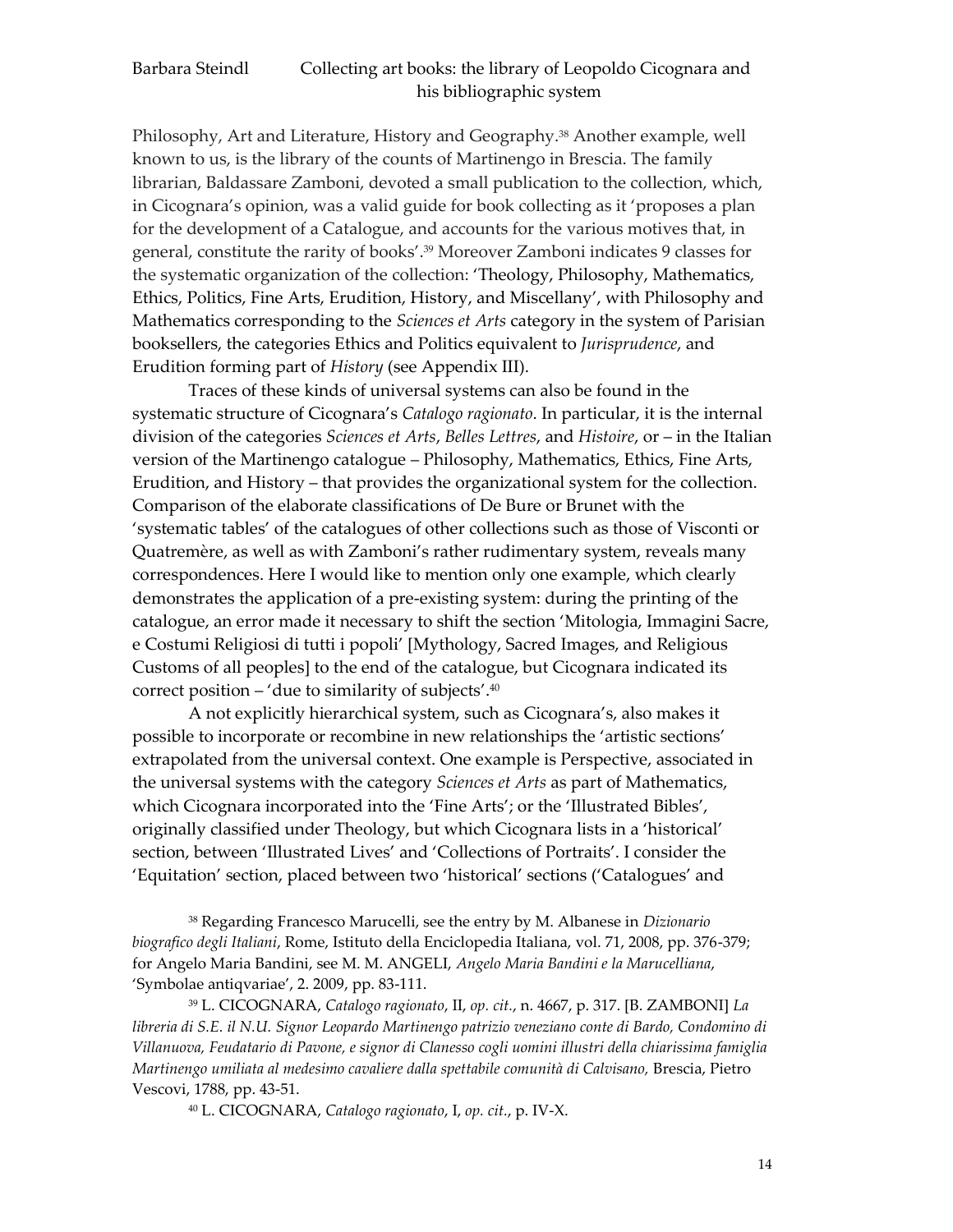'Some books of Bibliography') to be exceptional as it could not be convincingly located in the *Catalogo ragionato*. Hippology, which had always been considered an integral part of a prince's education, was usually attributed to the categories *Sciences et Arts* or *Etica*. Its presence in a collection of art books – the subject was also well represented in Giuseppe Bossi's library – is, instead, motivated by iconographic exigencies (such as the execution of an equestrian monument and the representation of a battle).

Relying on a universal and well-tested system, Cicognara chose a pragmatic solution for the organization of his collection: a system that, in its lower taxonomic levels offers all the categories pertinent to Arts and Antiquities, and from which he eliminated connections related to higher organizational levels. The sequence of the sections in the *Catalogo ragionato* thus is not the result of a 'forward or backward operation based on clear focal points and on attempted connections', as Franco Bernabei has recently written,<sup>41</sup> but rather is drawn from a tested system, which presupposes and at the same time is silent about art's relevance to a universal context.

[Six appendices follow. Ed]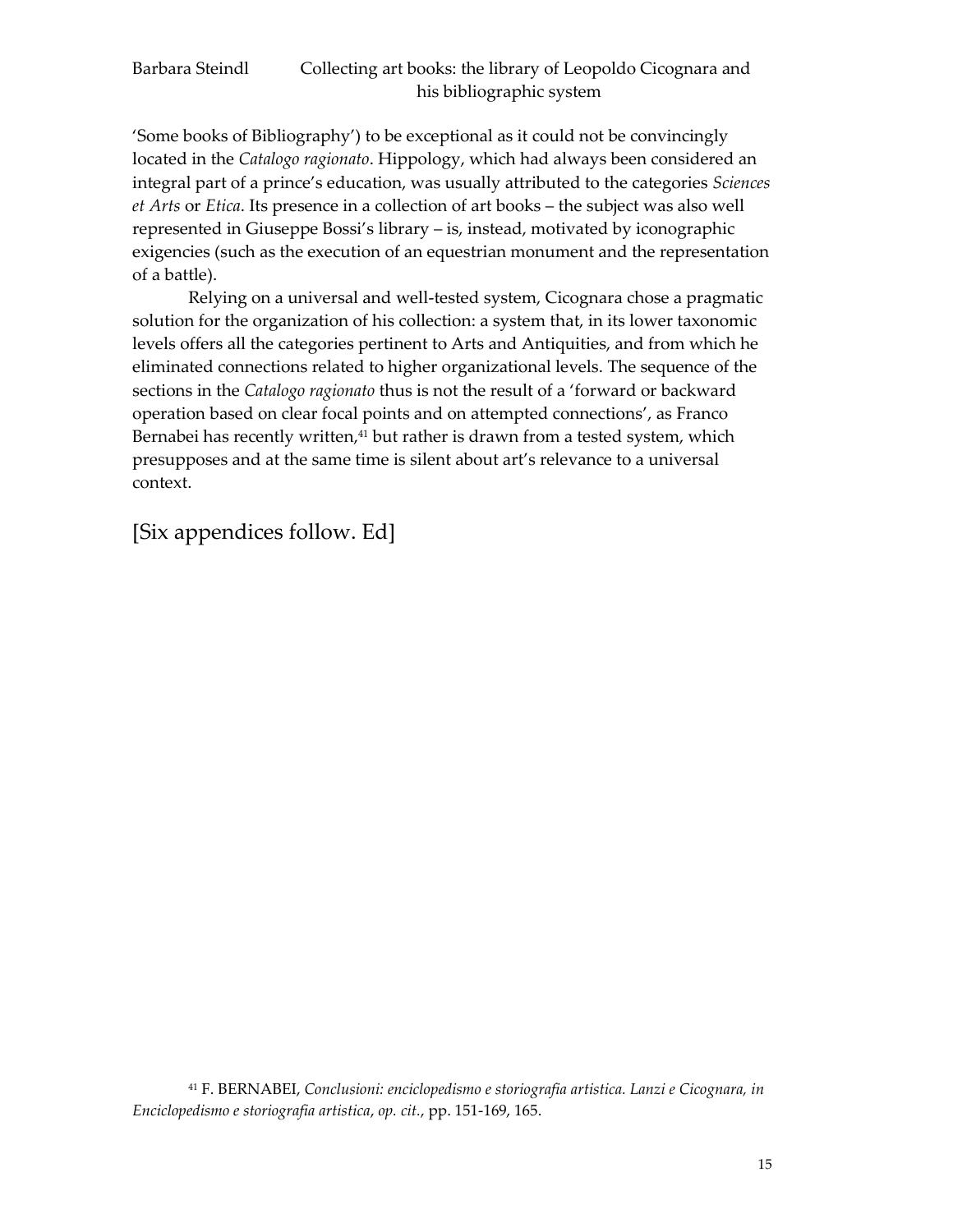# Appendix I

Organizational system for Leopoldo Cicognara's library (information on the right side refers to the systems of Baldassare Zamboni and Parisian booksellers.

L. CICOGNARA, *Catalogo ragionato dei libri d'arte e d'antichita` posseduti dal Conte Cicognara*, 2 vols, Pisa, Niccolò Capurro, 1821.

Vol. I, pp. [XII ]-XIII

Arrangement of subjects

| Part one                                           |                   |               |
|----------------------------------------------------|-------------------|---------------|
| On fine arts in general                            | Fine Arts [Belle  | Sciences      |
| <b>Treatises on Painting</b>                       | arti]             | et Arts       |
| On carving in copper and in wood                   |                   |               |
| <b>Treatises on Sculpture</b>                      |                   |               |
| Elements, Proportions, Anatomy                     |                   |               |
| <b>Treatises on Architecture</b>                   |                   |               |
| Modern Theatre Architecture                        |                   |               |
| <b>Ancient Theater Architecture</b>                |                   |               |
| Perspective                                        |                   |               |
| Buildings of various types, Bridges, Roads,        |                   |               |
| Fountains, Gardens, Materials, Machinery, and      |                   |               |
| other subjects related to Architecture             |                   |               |
| Short Didactic Poems on the Arts                   | Literature [Belle | <b>Belles</b> |
| Writers on Beauty                                  | lettere]          | lettres       |
| Illustrated Poems, Plays and Classical Authors     |                   |               |
| Storytellers                                       |                   |               |
| Pictorial and Antiquarian Letters                  |                   |               |
| Descriptions, Papers and Memoirs                   |                   |               |
| Pictorial Orations, Academic Statutes and          |                   |               |
| Almanacs and Journals                              |                   |               |
| Miscellaneous Celebrations, Entries, Triumphs,     | History/          | Histoire      |
| Spectacles and Funerals                            | Erudition         |               |
| Ancient and Modern Clothes and Customs of all      |                   |               |
| peoples, related to their Ornaments, Dances,       |                   |               |
| Games, Weapons, Music, Baths, Weights,             |                   |               |
| Measures, Meals, Nuptials, Inventions, Funerals    |                   |               |
| Emblems                                            |                   |               |
| Mythology, Sacred Images, and Religious            |                   |               |
| Customs of all peoples*                            |                   |               |
| Illustrated Bibles, Illustrated Lives, Ancient and |                   |               |
| Modern Collections of Portraits, and other         |                   |               |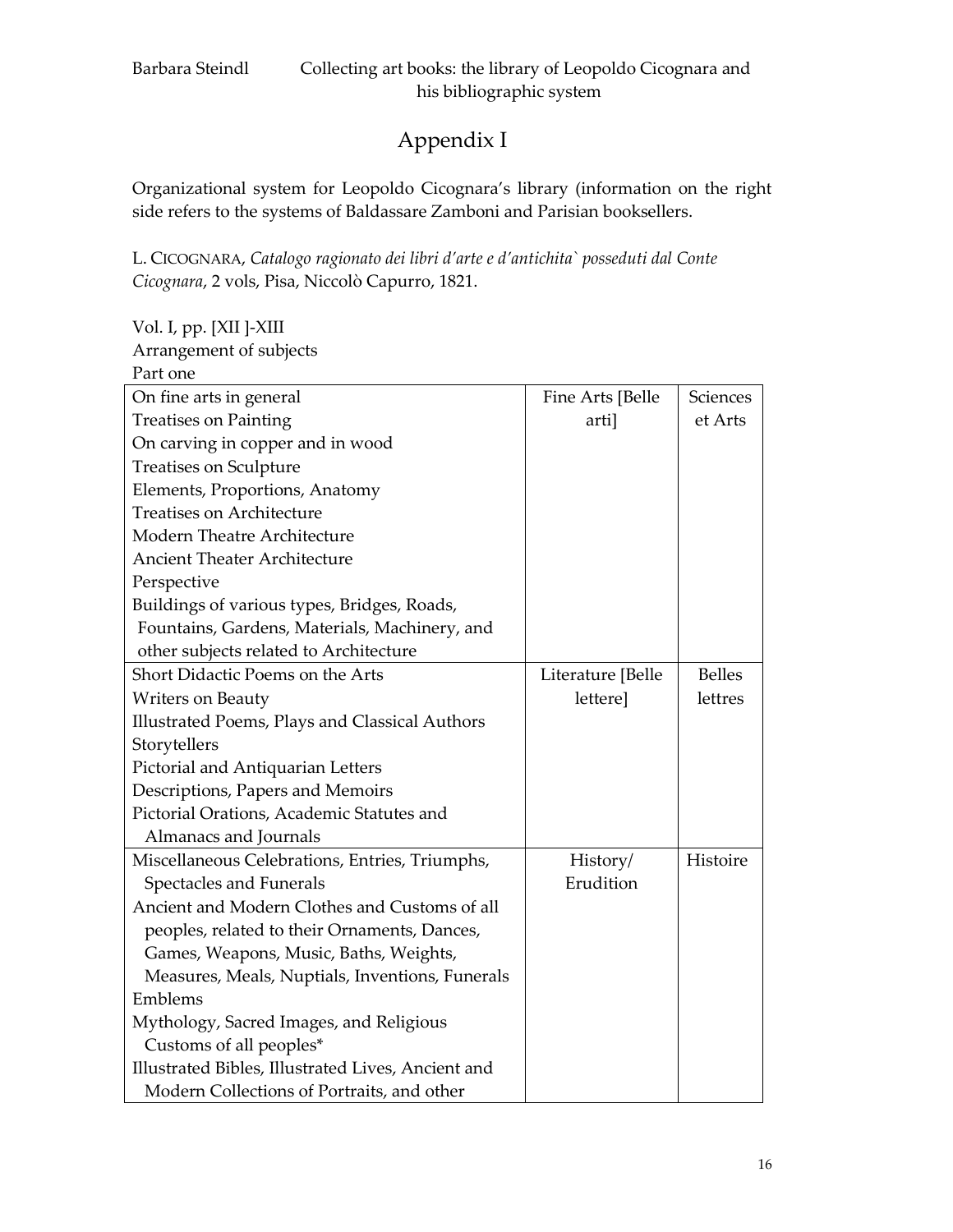| illustrated works of various types. |  |
|-------------------------------------|--|
| Dictionaries and Abecedaries        |  |
| Biography                           |  |
| Authors on Physiognomy              |  |

\* This section will be moved to the end of Volume Two, since, due to an oversight in the numerical progression, a great deal of work should have been redone. But it is indicated here for analogy of subjects. [Cicognara's note, clarifying why the "Mythology" section is listed twice; at the end of Part one, and again at the end of Part two.]

| Part two                                           |           |                       |
|----------------------------------------------------|-----------|-----------------------|
| Antiquities in general                             | History/  | Histoire              |
| Arabian, Egyptian, and Indian antiquities, etc.    | Erudition | Antiquité             |
| Etruscan and Italian antiquities before the Romans |           |                       |
| Greek, Greco-Italic and Herculanean antiquities    |           |                       |
| Numismatics and Engraved Gems                      |           |                       |
| Inscriptions                                       |           |                       |
| Misc. scholarship                                  |           |                       |
| Large Museums, Galleries and Paintings             | History/  | Histoire/             |
| Illustrated works of sculpture of every type       | Geography | Géographie            |
| <b>Ancient and Modern Rome</b>                     |           |                       |
| Views of Cities and Descriptions of Monuments      |           |                       |
| and Antiquities, Temples, Palaces and other        |           |                       |
| grand buildings outside Rome                       |           |                       |
| Guides and brief illustrations of unusual          |           |                       |
| occurrences in various countries of Europe         |           |                       |
| General descriptions and Travels through Italy     |           |                       |
| Catalogues                                         |           |                       |
| Equitation                                         | Ethics    | Arts                  |
|                                                    |           | sciences              |
| Some Books of Bibliography                         | Literary  | Literary              |
|                                                    | History   | History               |
| Mythology, Sacred Images, and Religious            | Erudition | Histoire/             |
| Customs of all peoples*                            |           | <b>Belles lettres</b> |

Vol. II, p. [1] Arrangement of subjects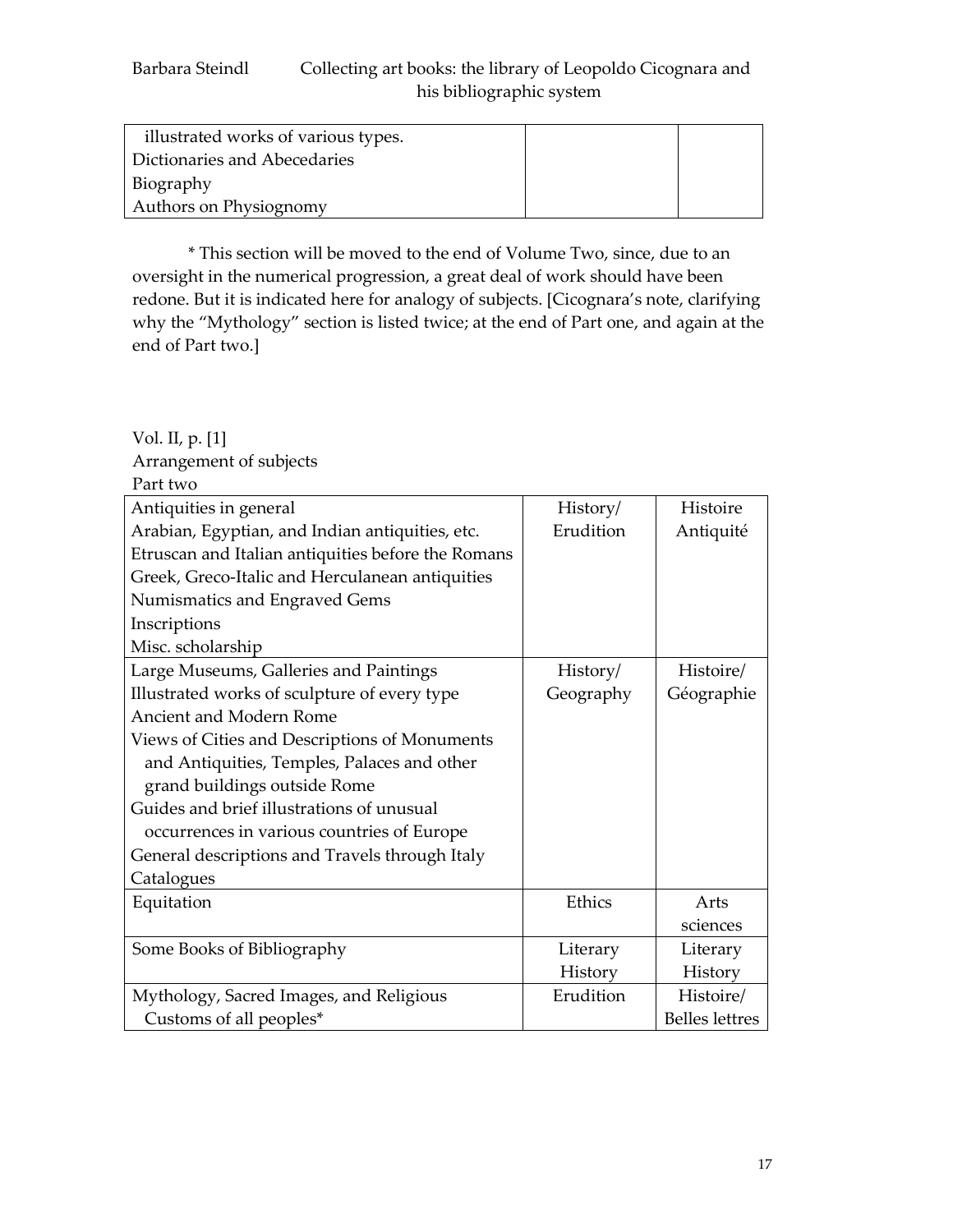# Appendix II

Organizational system for sales catalogue of the library of Ennio Quirino Visconti:

*Catalogue des Livres de la Bibliothèque de feu M. Le chevalier Enn. Quir. Visconti, Membre de l'Institut Royal de France, (Académie des Beaux-Arts et Académie des Inscriptions et Belles Lettres), Antiquaire et Conservateur des Antiques du Musée Royal de France, Membre de l'Ordre Royal de la Légion d'Honneur et des Principales Académies de l'Europe, etc. etc*., […] Paris, Silvestre, 1818.

1. Theology.

2. Jurisprudence.

- 3. Sciences and Arts.
- 3.1. Philosophy, Morals, Political Economy, etc.
- 3.2. Natural History and Medicine.
- 3.3. Mathematics, Astronomy, Military Art and Astrology.
- 3.4. Beaux-Arts, etc.
- 4. Literature [Belles-Lettres].
- 4.1. Introduction to the Study of Literature, Grammar and Dictionaries.
- 4.2. Rhetoricians and Orators.
- 4.3. Greek Poets.
- 4.4. Latin Poets.
- 4.5. Playwrights.
- 4.6. Mythology and Romans.
- 4.7. Philology.
- 4.8. Polygraphs and Correspondence.
- 5. History.
- 5.1. Geography and Travel.
- 5.2. Chronology.
- 5.3. History of Religions and Superstitions.
- 5.4. Ancient History.
- 5.5. Modern History.
- 5.6. Antiquities.
- 5.7. Literary History.
- 5.8. Bibliography.
- 5.9. Biography.
- 5.10 Historical Excerpts.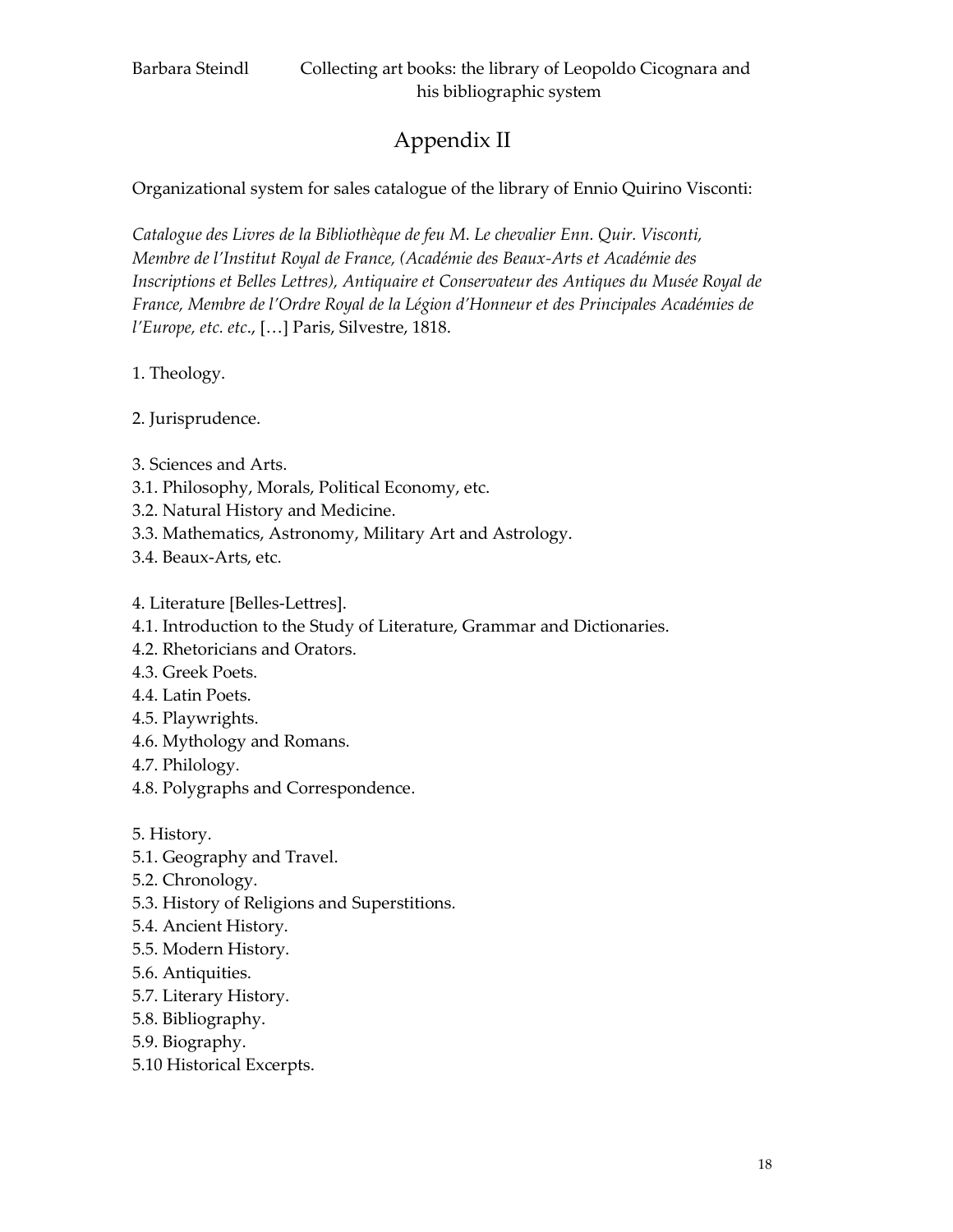# Appendix III

Organizational system of the library of the Martinengo family from Brescia, excerpted from:

[BALDASSARE ZAMBONI], *La libreria di S.E. il N.U. Signor Leopardo Martinengo patrizio veneziano conte di Bardo, Condomino di Villanuova, Feudatario di Pavone, e signor di Clanesso cogli uomini illustri della chiarissima famiglia Martinengo umiliata al medesimo cavaliere dalla spettabile comunità di Calvisano*, Brescia, Pietro Vescovi, 1788.

- 1. Theology
- 1.1. Holy Bible
- 1.2. Interpretation
- 1.3. Liturgy
- 1.4. Psalmody
- 1.5. Councils
- 1.6. Fathers
- 1.7. Rituals
- 1.8. Discipline
- 1.9. Ecclesiastic Antiquities
- 1.10. Positive Theology
- 1.11 Scholastic Theology
- 2. Philosophy
- 2.1 Dialectics
- 2.2 Metaphysics
- 2.3 Psychology, etc.
- 2.4 Physics
- 2.5 Astronomy
- 2.6. Hydraulics
- 2.7. Mechanical Arts, Machinery
- 2.8. Natural History
- 2.9. Agriculture
- 2.10. Medicine
- 2.10.1. Blacksmithing
- 2.10.2. Pharmaceuticals
- 2.10.3. Anatomy
- 2.10.4. Surgery
- 2.11. Chemistry
- 2.12. Botany
- 2.13. Natural Secretions
- 2.14. Medicinal Secretions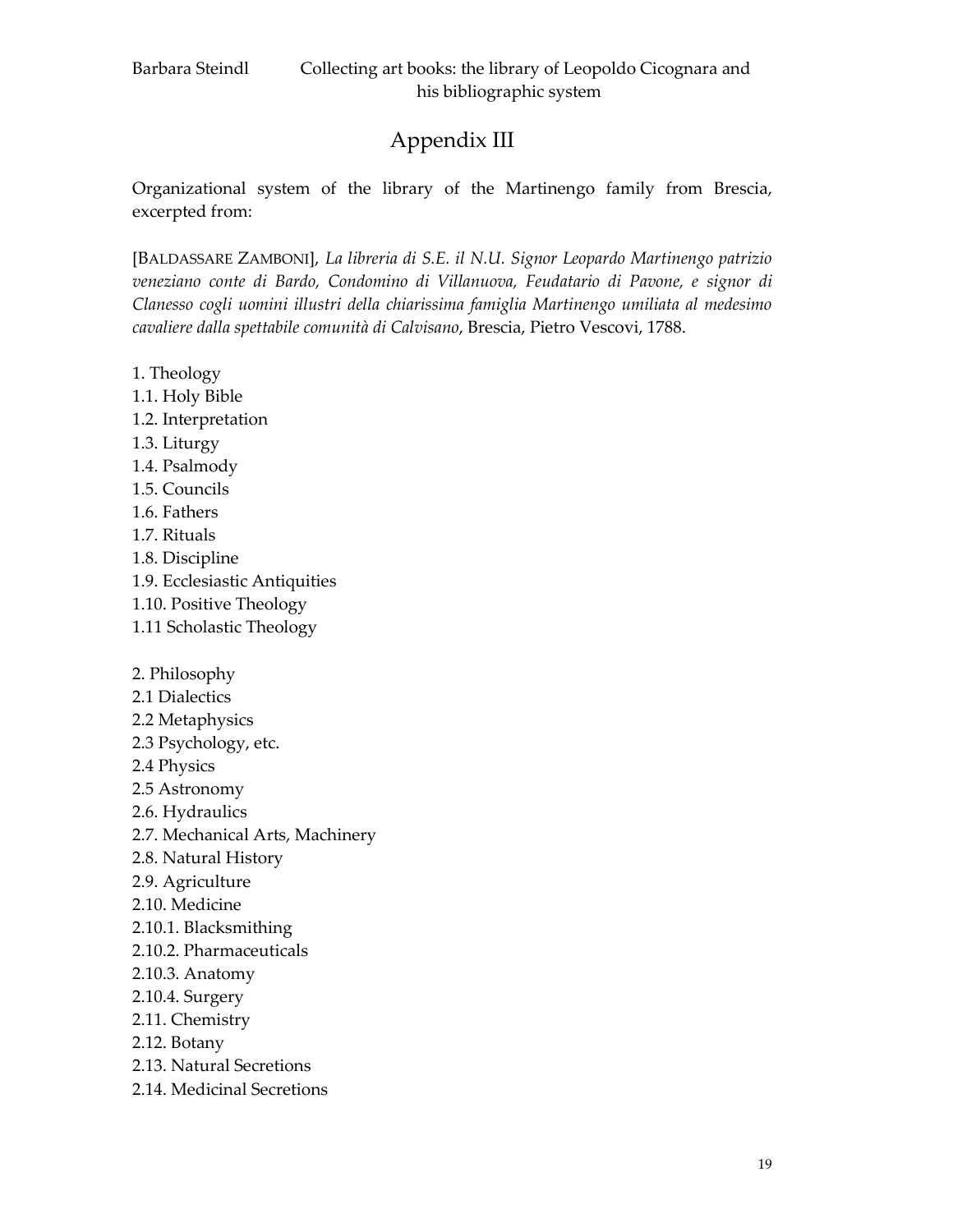2.15. Chemical Secretions

2.16. Astrology

- 3. Pure and combined mathematics
- 3.1. Arithmetic
- 3.2. Geometry
- 3.3. Optics
- 3.4. Dioptrics
- 3.5. Catoptrics
- 3.6. Perspective
- 3.7. Gnomonics
- 3.8. Clockmaking
- 3.9. Fine Arts
- 3.9.1. Civil Architecture
- 3.9.2. Painting
- 3.9.3. Sculpture
- 3.10. Arts of War
- 3.10.1. Military Arts
- 3.10.2. Military Architecture
- 3.10.3. Fortification
- 3.10.4. Artillery
- 4. Ethics
- 4.1. Moral Philosophy
- 4.2. Virtues, Vices, Passions
- 4.3. Moral Fables
- 4.4. Facts, Adages, Proverbs, Doubts, Judgments, Political Concepts and Morals
- 4.5. Different states of people and regarding the Education of Youth
- 4.6. Cavalry Institution
- 4.6.1. Cavalry
- 4.6.2. Institution of Grandees
- 4.6.3. Exercises
- 4.6.4. Chivalric Arts
- 4.7. Symbolic and Figurative Philosophy
- 4.7.1. Enterprises, Emblems, Hieroglyphs
- 4.8. Games
- 4.9. Riddles, puzzles, mottos and other similar Pleasures
- 5. Politics
- 5.1. Canonical Law
- 5.2. Civil Law
- 5.3. Concerns, for Reasons above, and the Governments of the different Republics and Monarchies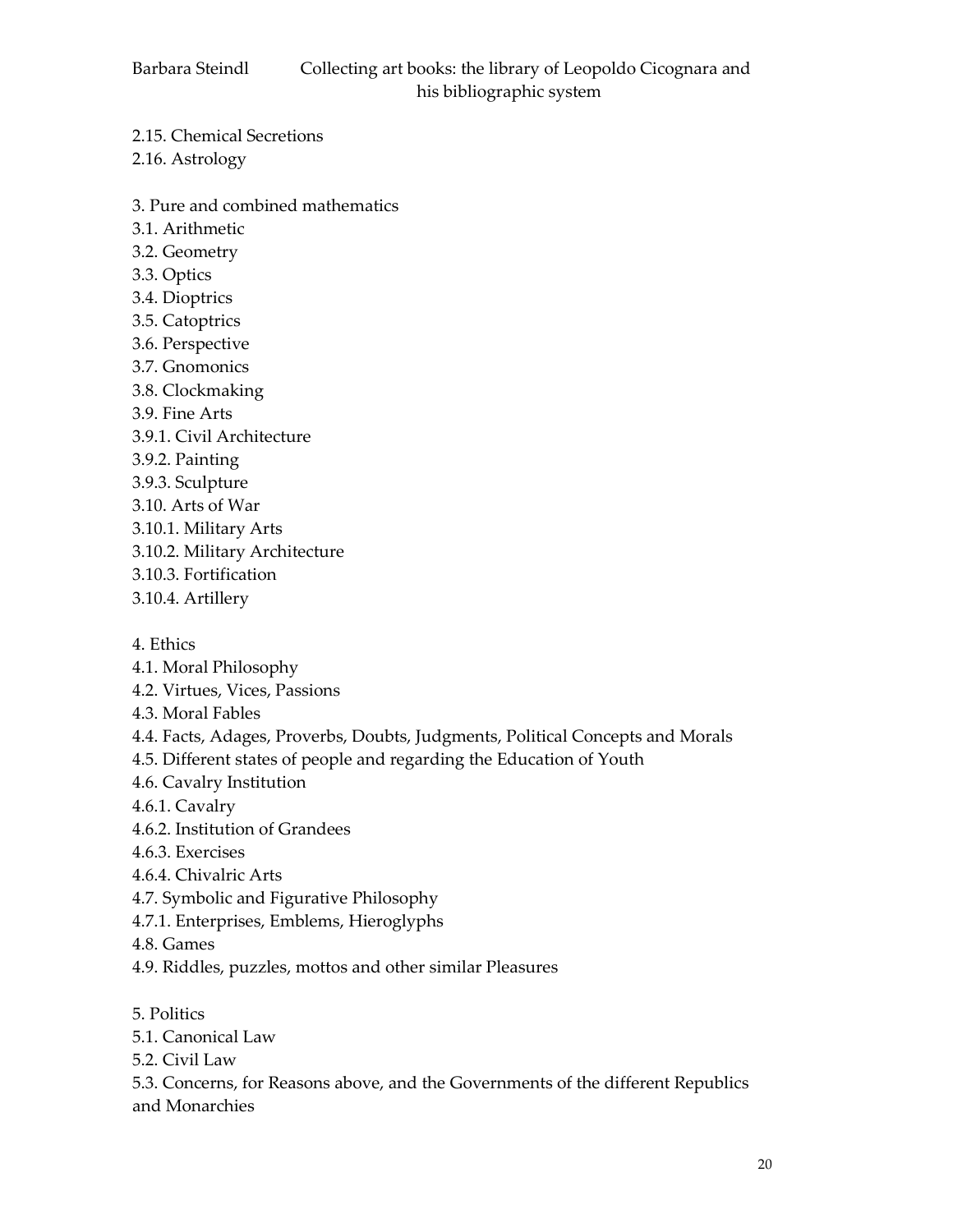- 5.4. Concerns, Reasons and Public Safety of the Republic of Venice
- 5.5. Description and the relationship of the different States
- 5.6. Politics
- 5.7. Earlier Political Considerations of Tacitus, or other ancient Writers
- 5.8. Domestic Economy, and Commerce
- 6. Literature [*Belle Lettere*]
- 6.1. Grammar
- 6.2. Oratory Art
- 6.2.1. Sacred and Secular Italian Orators
- 6.2.2. Latin Orators
- 6.2.3. Prose Writers in the Two Languages
- 6.3. Epistolaries
- 6.4. Poetry
- 6.5. Art of Poetry
- 6.5.1. Latin and Greek Poets and Translated Works from Greek and Latin
- 6.5.2. Sacred and Moral Poets
- 6.5.3. Epic Works
- 6.5.4. Lyric Works
- 6.5.5. Theatrical Works
- 6.5.6. Burlesques
- 6.5.7. Satires
- 6.5.8. Comparative Works in the manner of Boccalini
- 6.6. Fiction Writers
- 6.7. Short Story Writers
- 7. Erudition
- 7.1. Antiquities
- 7.1.1. Ancient Inscriptions
- 7.1.2. Medals
- 7.1.3. Mythology
- 7.1.4. Heroic Tales
- 8. History
- 8.1. Chronology
- 8.2. Geography
- 8.3. Genealogy
- 8.3.1. Heraldry
- 8.3.2. History of Families
- 8.4. History of Journeys
- 8.5. Sacred and Ecclesiastical History
- 8.6. Religious and Military Orders
- 8.7. History of Ancient Greece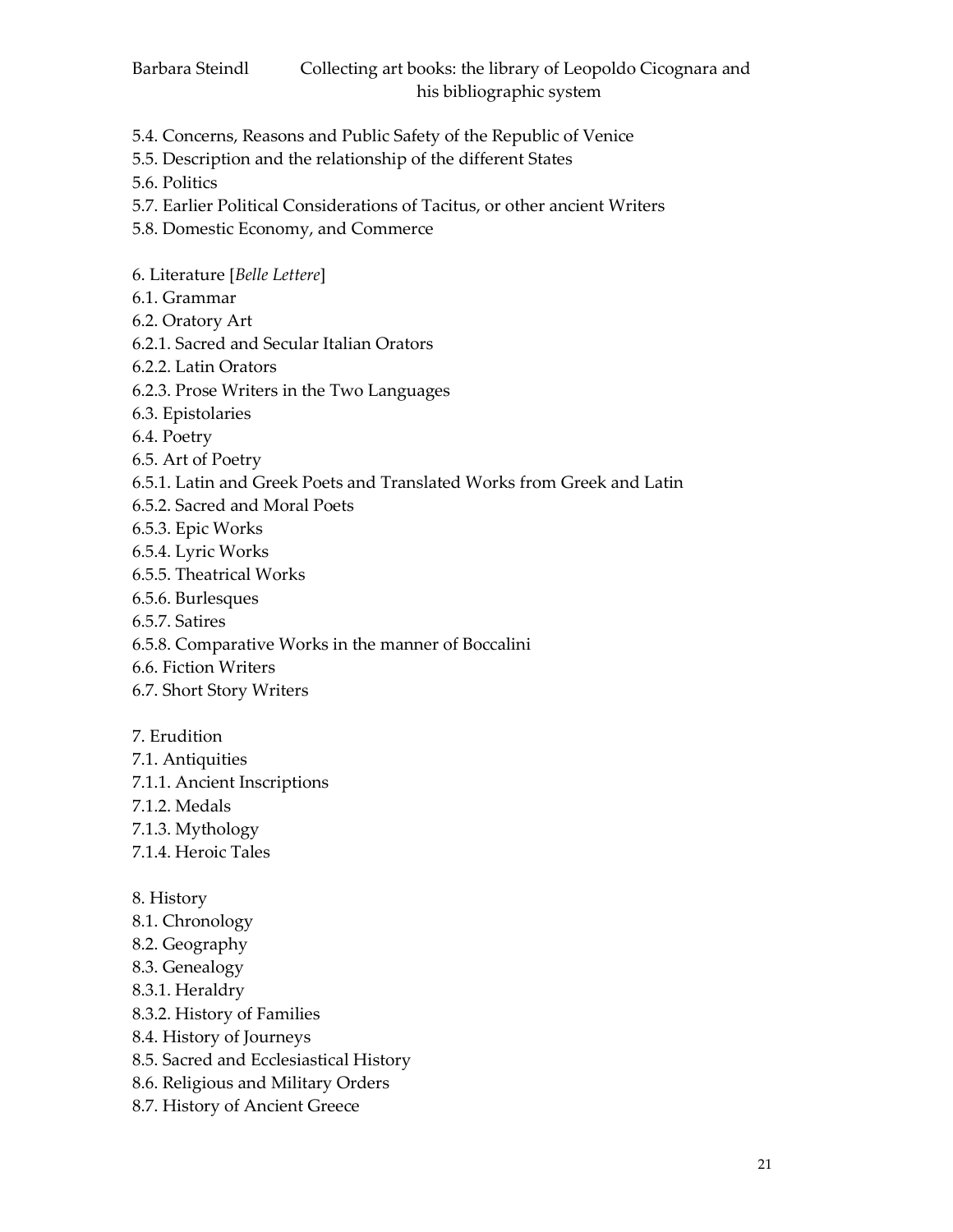- 8.8. History of Ancient Rome
- 8.9. Modern History of Europe
- 8.10. Civil History of Italy, of certain Provinces, or their Principal Cities
- 8.11. Wars of Italy
- 8.12. Civil History and History of Wars of France, Spain, and Portugal
- 8.13. Civil History and History of Wars of Germany and the Northern Regions
- 8.14. Civil History and History of Wars of the Turks, Asia, and Africa
- 8.15. History of America
- 8.16. History of the Indies
- 8.17. History of Particular Places
- 8.18. Venetian History
- 8.19. History of the Veneto Domain
- 8.20. Literary History
- 8.21. Biography
- 8.21.1. Lives and Memoirs of Supreme Pontiffs and Cardinals
- 8.21.2. Lives and Memoirs of Emperors and Sovereigns
- 8.21.3. Lives and Memoirs of Military Figures
- 8.21.4. Lives and Memoirs of Saints or Significantly Pious Persons
- 8.21.5. Lives of men in some manner illustrious or famous
- 8.21.6. Lives of Literary Figures
- 8.21.7. Famous Women
- 8.21.8. Miscellaneous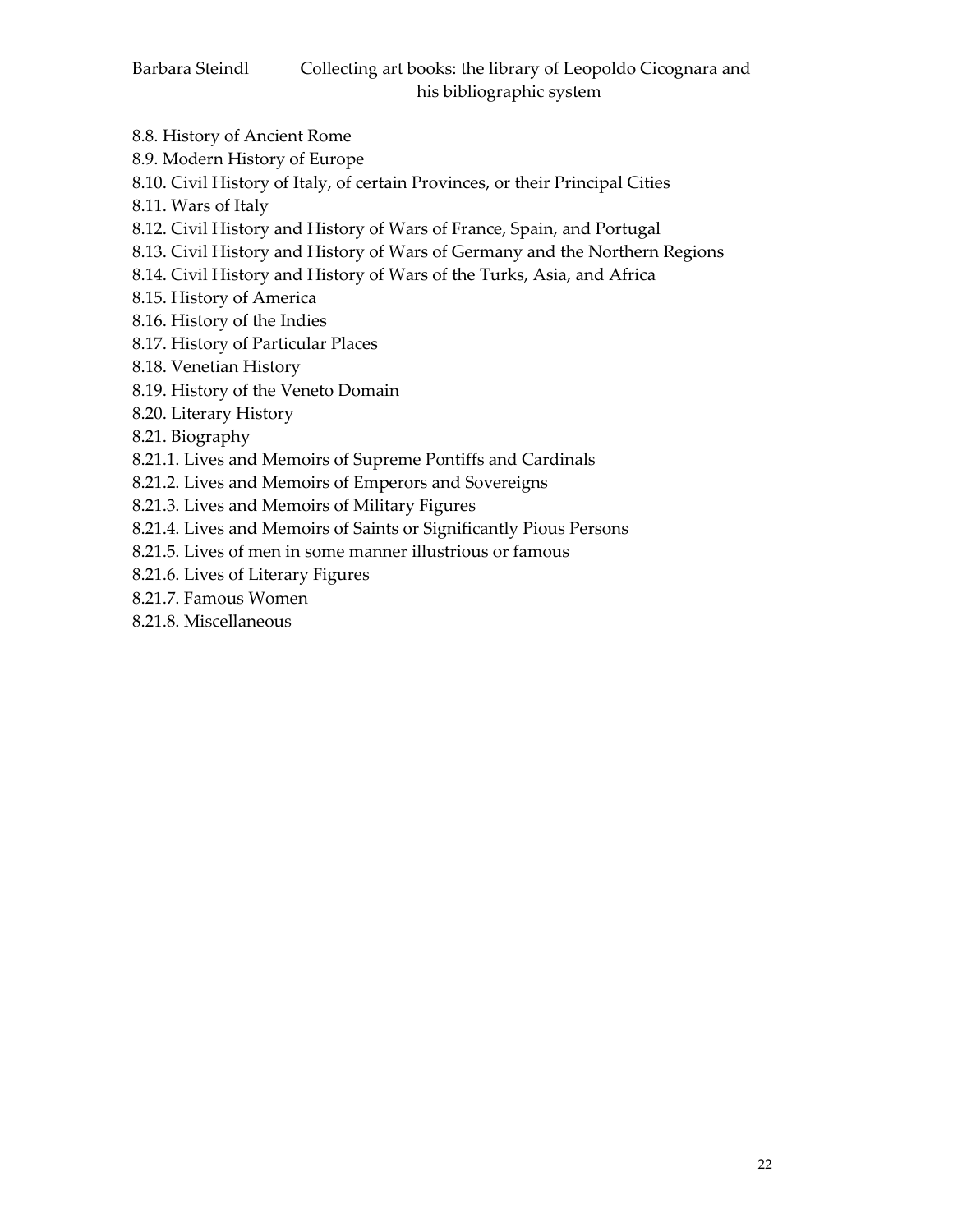# Appendix IV

Organizational system of the sales catalogue of the library of Quatremère de Quincy:

*Bibliothèque de M. Quatremère de Quincy, de l'Académie des Inscriptions et Belles-Lettres, Secrétaire Honoraire de l'Académie des Beaux-Arts; Collection d'ouvrages relatifs aux Beaux-Arts et a l'Archéologie [...],* Paris, Adrien Le Clere, J.-F. Delion, 1850, pp. [211]- 215.

Table of Sections

PHILOSOPHY.

- A. Ancient and Eastern Philosophy.
- B. Modern Philosophy.

### THEOLOGY.

- A. Extinct Religions. (Greeks, Romans, Egyptians.).
- B. Existing Religions.
	- *A.* Christianity.
		- I. General proofs.
		- II. Sacred writing.
		- III. Christian sacraments.
			- *A.* Catholicism.
				- 1. Defence.
				- 2. Holy Fathers and Theologians, Sermons, Asceticism.
				- 3. Ecclesiastical and Canonical Law.
				- 4. History of the Catholic Church.
					- *a.* General remarks.
					- *b*. Popes.
					- *c*. Religious orders. Religious biography.
			- *B*. Protestantism.
	- *B.* Buddhism Idol worship.

#### PHYSICAL SCIENCES.

#### NATURAL SCIENCES – APPLIED ARTS.

ETHICS – EDUCATION.

LINGUISTICS.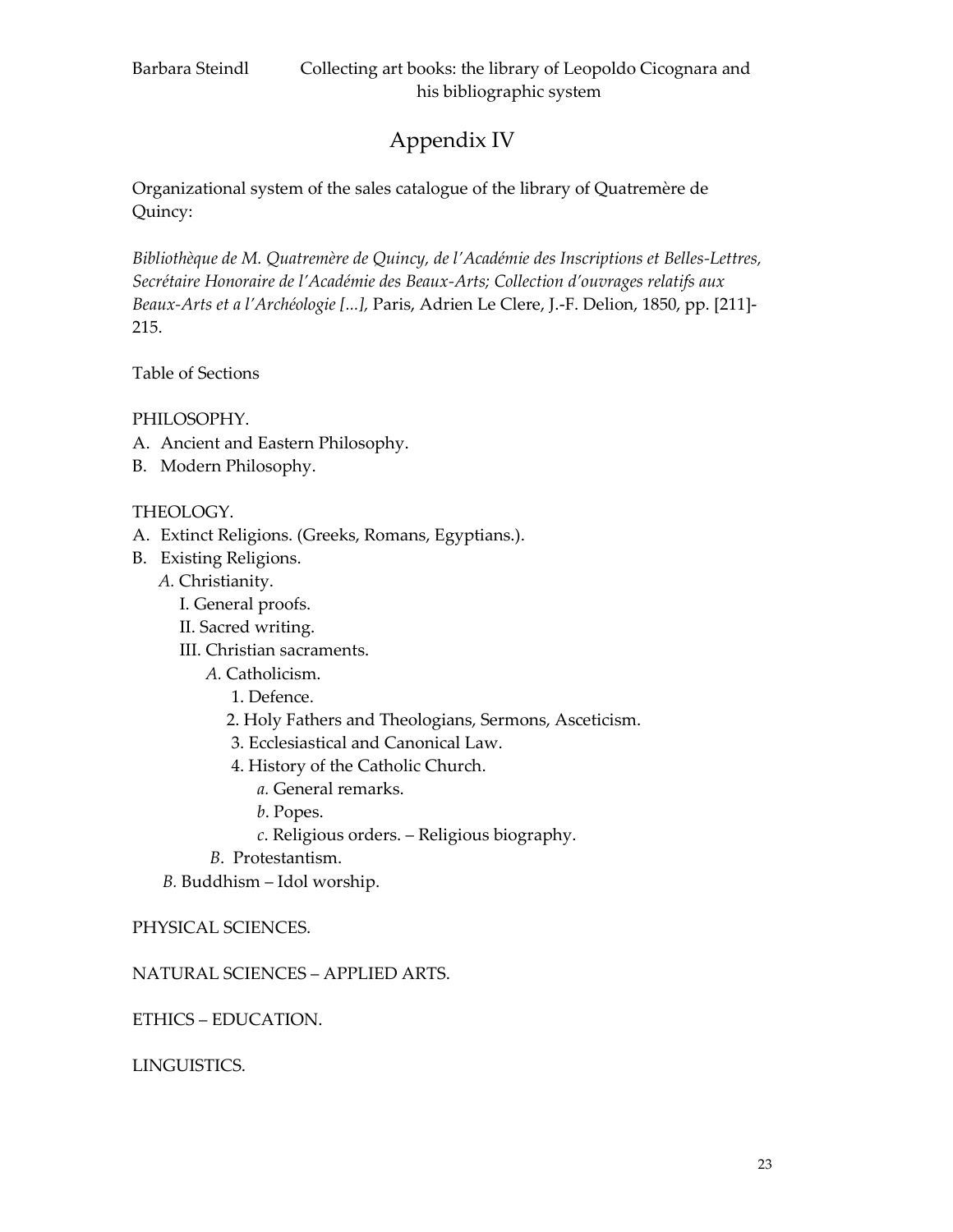## LITERATURE.

- A. General remarks. Rhetoric. Criticism and Philology.
- B. Prose.
	- *A.* Eloquence.
	- *B.* Stories and Novels.
- C. Poetry.
	- *A.* Lyrical poetry. Greek and Latin poetry.
	- *B*. Italian poetry. French poetry. Scandinavian poetry. German poetry.
	- *C*. Eastern poetry.
- D. Theatre.

FINE ARTS.

A. Arts of drawing.

- *A.* In general.
	- I. Introduction.
	- a. *Art History.*
		- 1. History of Art in antiquity.
		- 2. History of Art in the middle ages and in modern times.
	- b. *Aesthetics.*
	- II. Theoretical treatises.
		- a. *Dictionaries.*
		- b. *Theoretical and Critical Combinations*.
	- III. Works of art.
		- a. *Galleries.*
		- b. *Picturesque journeys and Artistic and archaeological guides.*
- *B*. Specific Arts.
	- I. Architecture.
		- a. Without distinction of genre
			- 1. Dictionaries General remarks.
			- 2. Comparison of Ancient and Modern Architecture.
			- 3. Ancient Architecture.
				- *A*. Greek, Roman and Celtic.
					- A. *History*
					- B. *Theoretical treatises*.
					- C. *Monuments*.
						- I. Greece and Asia
						- II. Magna Graecia, Sicily, etc.
						- III. Italy and France.
				- *B*. Egyptian, Indian, Mexican Architecture
			- 1. Modern Architecture.
				- *A*. Italian.
					- A. *Theoretical treatises*.
					- B. *Monuments*.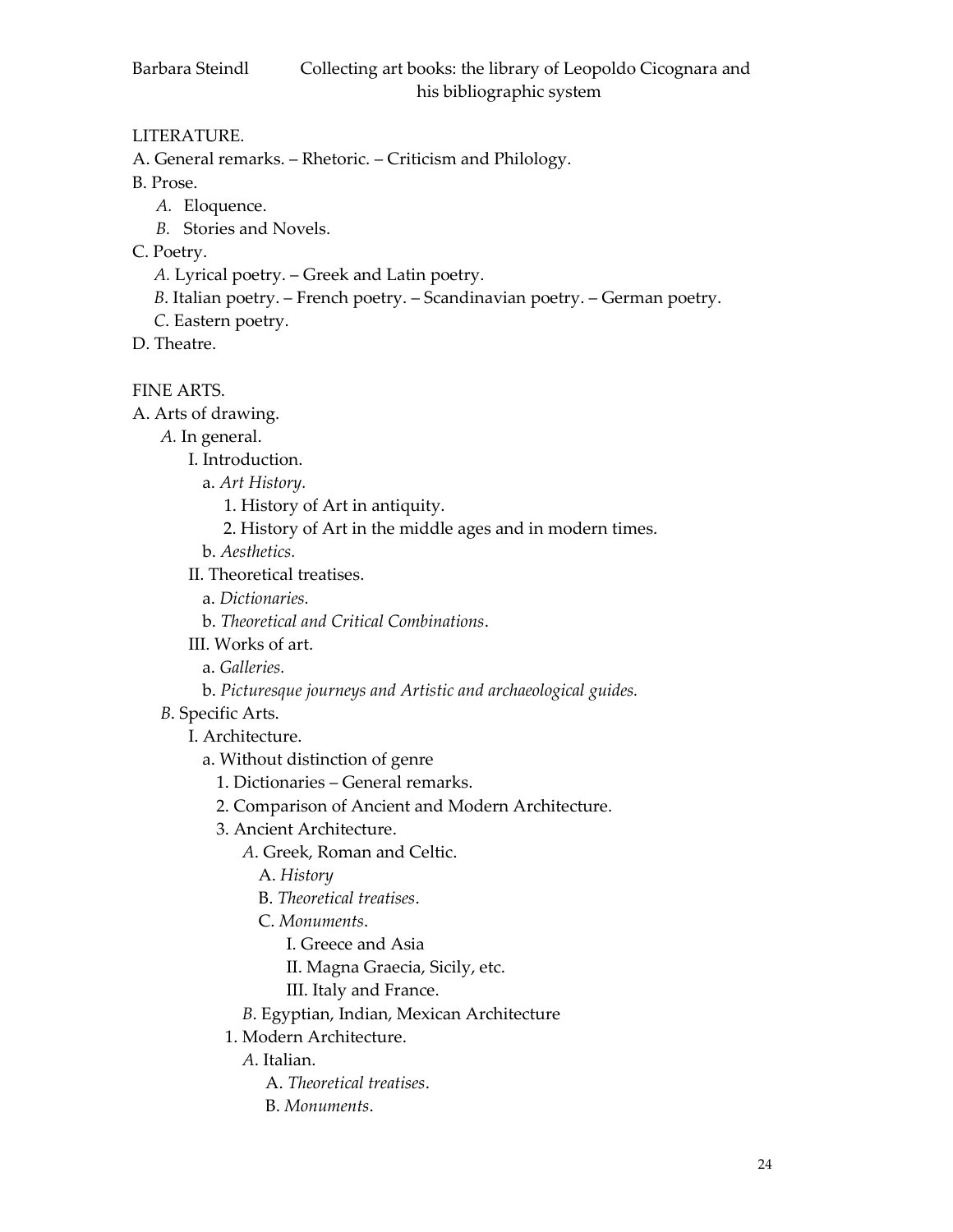- *B*. French and English Architecture.
	- A. *Theory. – History and Works*.
	- B. *Monuments.*
- b. *Specific Architecture*.
	- I. Civil Architecture.
		- *a*. General theoretical treatises.
		- *b*. Private Architecture.
		- a. *Palaces, Houses of Pleasure, etc.*
			- § 1. Collections. Italy.
			- § 2. France Holland Germany.
		- b. *Fountains, gardens, interior design*.
		- *c.* Public architecture.
			- a. *Sacred*.
				- § Temples compared. Pagan temples.
				- § Christian temples.
					- Greek art modern art.
					- Gothic art.
			- b. *Monumental Architecture* (triumphal arches and various monuments – Tombs.)
			- c. *Theatre architecture or architecture for public use.*
			- § 1. Circuses, theatres, celebrations, baths, libraries.
			- § 2. Markets, hospices, prisons.
			- d. *Civil Engineering.*
	- II. Military architecture.

# II. Sculpture

- a. *General remarks*.
- b. *Ancient sculpture*.
	- 1. History.
	- 2. Monuments of ancient sculpture.
		- *a.* Collections. Monuments of various types.
		- *b.* Statues and busts.
		- *c.* Bas-reliefs and carvings.
			- a. *Greek. Egyptian.*
			- b. *Volscian, Roman bas-reliefs*.
- c. *Medieval sculpture Modern Sculpture*.
	- 1. History. Biographies. Works.
	- 2. Carving, casting.
- III. Painting
	- a. *Ancient painting*.
		- 1. History
		- 2. Monuments of ancient painting.
			- *a.* Manuscript paintings. Wall painting.
			- *b*. Painted vases.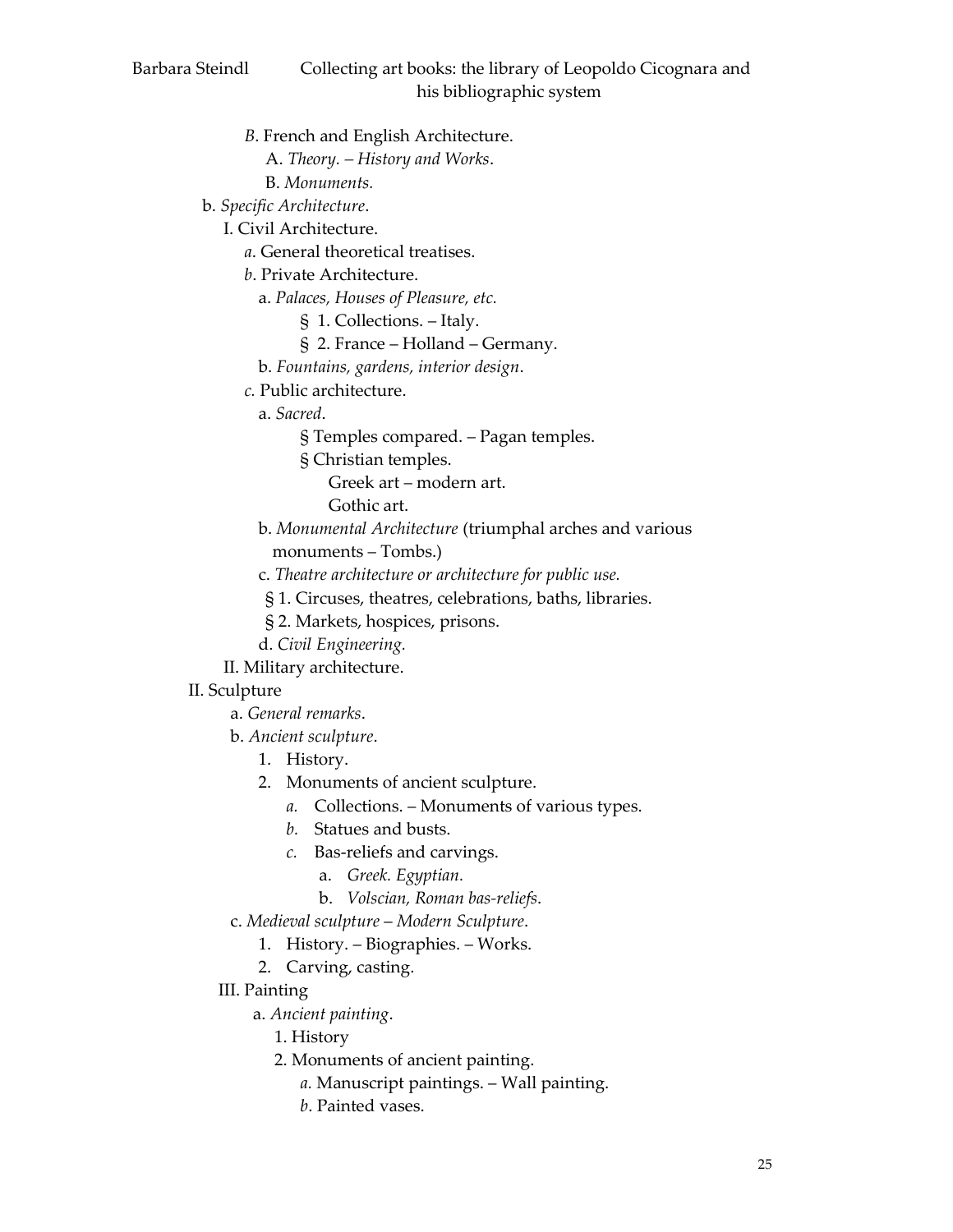- *c.* Painting in mosaic.
- b. *Modern painting.*
	- 1. Theoretical treatises.
	- 2. History of painting Biographies and works of painters.
		- *a.* General remarks Italian schools.
		- *b.* French Flemish Dutch schools.
		- *c.* Galleries Collections.
	- 3. Specific paintings.
		- *a.* Fresco painting.
		- *b.* Painting on glass. Painting on enamel.
	- 4. Compositions based on ancient authors.
- IV. Engraving
	- a. *Engraving on semi-precious stones.*
	- b. *Engraving on copper.*

### B. Music

# HISTORY OF SCIENCES AND LITERATURE.

- A. General remarks.
- B. Academies Scholarly societies.
- C. Biography of scholars and men of letters.
- D. History of printing. Bibliography.

# POLITICAL SCIENCES.

- A. Politics and Political Economy.
- B. Jurisprudence.

# HISTORICAL SCIENCES.

- A. Auxiliary historical sciences.
	- *A.* Geography. Travel.
	- *B*. Chronology.
	- *C*. Archaeology.
		- I. General archaeology.
			- a. *Dissertations. – Combinations*
			- b. *Monuments. – Customs and usages, etc.*
		- II. Specific archaeology.
			- a. *Antiquities specific to different peoples.* 
				- 1. Egypt.
					- *a*. General remarks. Miscellaneous.
					- *b.* Hieroglyphics.
				- 2. Antiquities from Greece and its colonies.
				- 3. Roman antiquities.
			- b. *Monuments of a particular nature.*
				- 1. Inscriptions.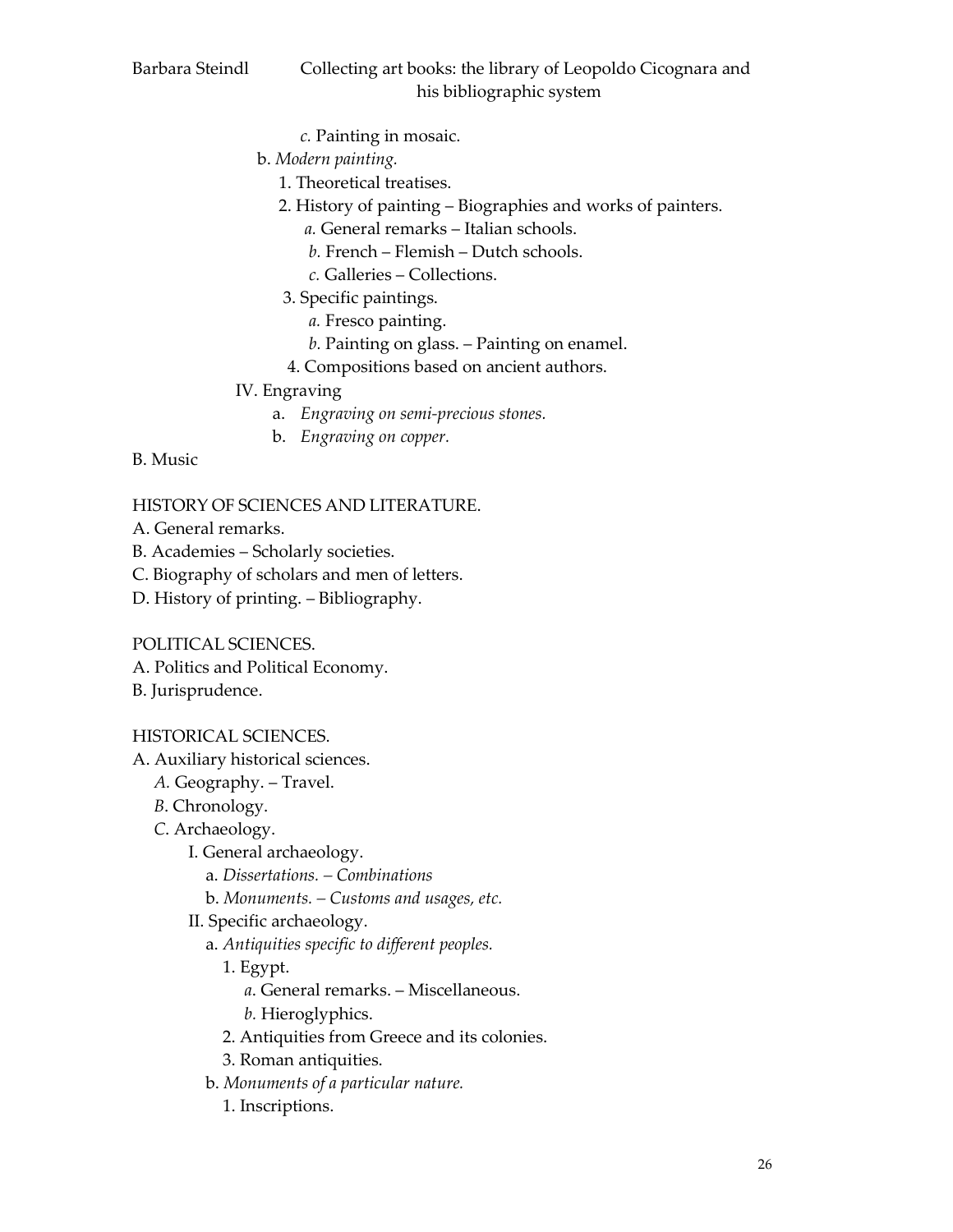- 2. Papyrus.
- 3. Numismatics.
	- *a*. General remarks.
	- *b*. Medals of peoples, cities and kings.
	- *c*. Roman medals.
- B. History.
	- *A*. World history. Ancient history.
	- *B*. Europe.
		- I. General history of Europe.
		- II. Southern Europe.
			- a. *Greece* (and *Asia Minor*).
			- b. *Italy*.
				- 1. Before and under the Romans.
				- 2. Modern Italy. Spain.
		- III. Central Europe.
			- a. *France*.
				- 1. General remarks. History up to 1789.
				- 2. Revolution. Empire. Restoration. July Government.
				- 3. Provinces and cities.
			- b. *Switzerland. – Belgium. – Germany.*
		- IV. Northern Europe. Eastern Europe.
	- *C.* Asia.
	- *D*. Africa.
	- *E*. America.
	- *F*. Biography

#### POLYGRAPHY.

- A. Polygraphic authors.
- B. Miscellaneous.
- C. Periodical writings.

OMISSIONS.

WORKS OF QUATREMÈRE.

#### AUTOGRAPH LETTERS.

WORKS OF QUATREMÈRE Remaining in quantity.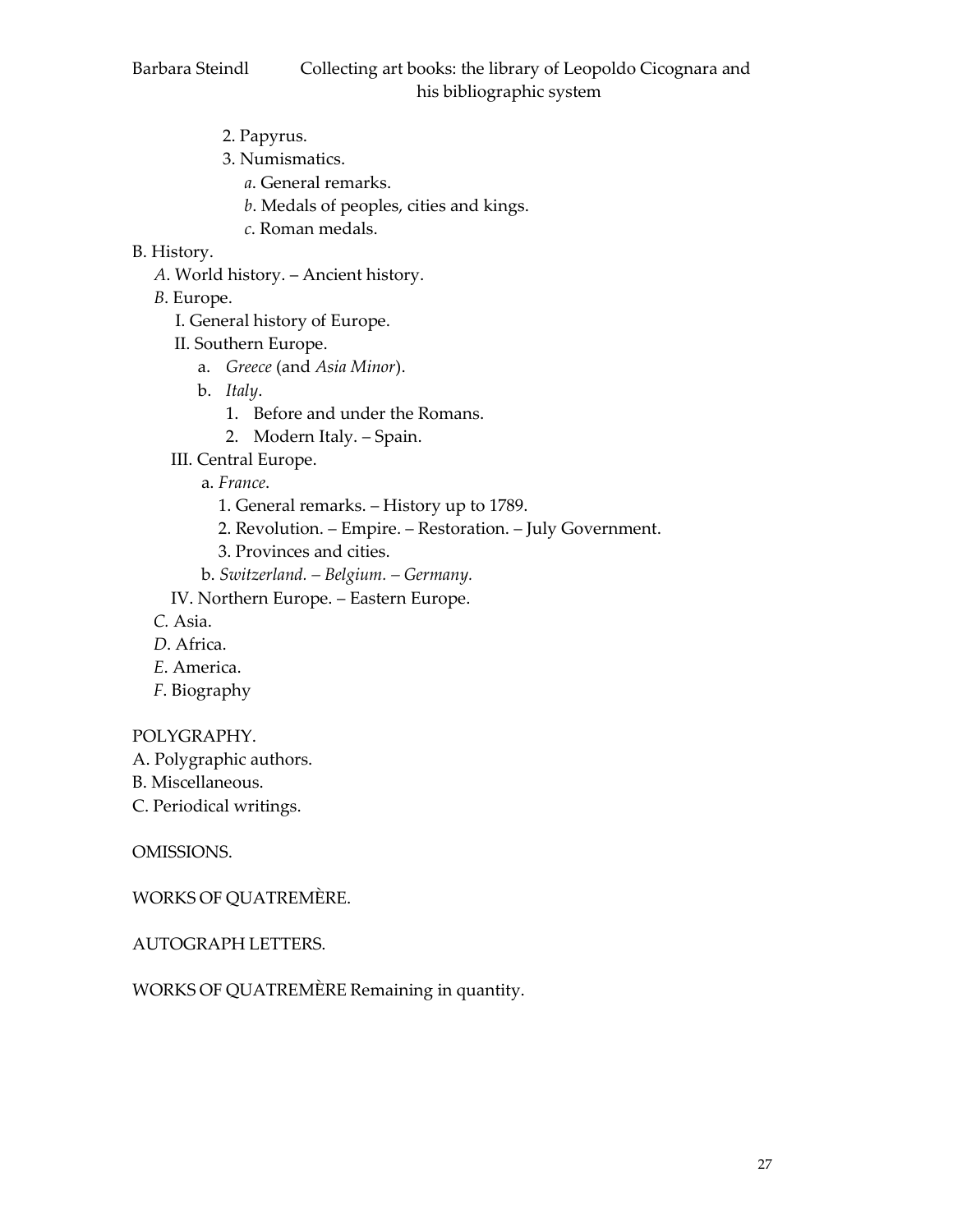# Appendix V

Organizational system of Christoph Gottlieb von Murr's bibliography:

CHRISTOPH THEOPHILE DE MURR, *Bibliothèque de peinture, de sculpture, et de gravure par Christophe Théophile De Murr*, 2 vols, Frankfurt-Leipzig, Jean Paul Krauss, 1770, pp. 5-[13].

Table of Chapters

VOLUME ONE. CHAPTER I. *Writers on Painting, Sculpture & Engraving in general.*  CHAPTER II. SECTION I. *Lives of the most famous Painters, Sculptors, & Engravers.*  SECTION II. *Writers on the Lives of certain Painters, Sculptors, & Engravers*. *Collections of Prints based on Raphaël d'Urbino. Honours bestowed on Artists*. *List of names for the Academy in Rome*. SECTION IV. [sic] *Writers of Monograms of Painters, & Engravers.* CHAPTER III. *Writers on Painting in general. Painting 1. On Wax. 2. In Tempera. 3. In Enamel. 4. In Fresco. 5. In Oil. 6. In Miniature. 7. In Mosaic. 8. In Pastel. 9. In Porcelain. 10. On Glass.*  CHAPTER IV. *Writers on Sculpture.*  CHAPTER V. *Carved stones*. SECTION I.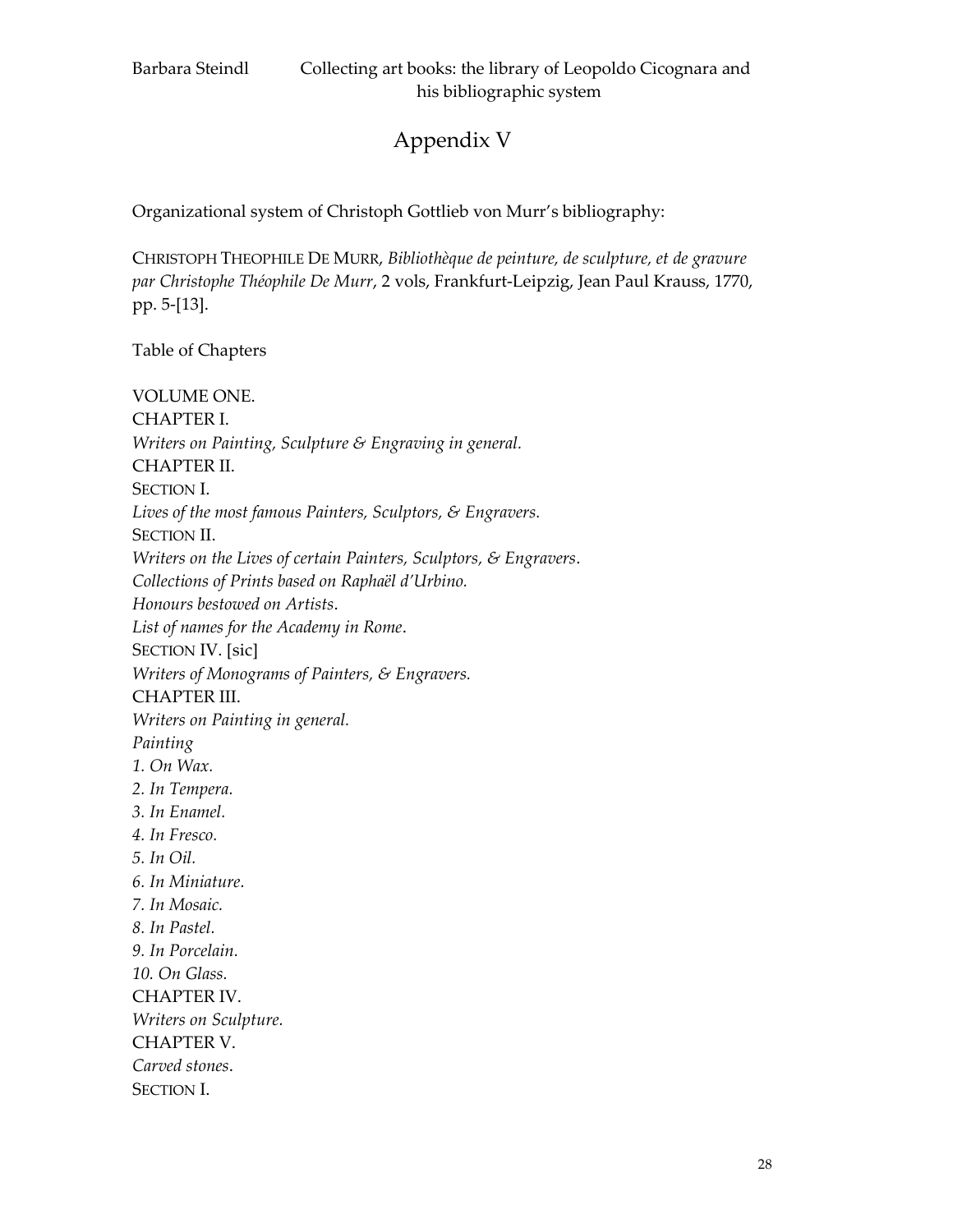*Treatises on Carved Stones, knowledge about them, their use, & their utility* SECTION II. *The Art of Engraving*  SECTION III. *Lives of Carvers of Precious Stones*. SECTION IV. *Ancient Carvers of Precious Stones who carved their names* SECTION V. *Collections & Descriptions of Rooms of Carved Stones. Museums*. SECTION VI. *Catalogues of Carved Stones.* SECTION VII. *Discourses on Intaglio Carving. Discourses on the Style of Michelangelo.* SECTION VIII. *Discourses on Relief Engravings.* SECTION IX. *Discourses on Christian Engravings*. SECTION X. *Treatises on Talismans & Engravings Made by Gnostic Heretics.* SECTION XI. *Works that Address Carved Stones, along with other Ancient Monuments.*

VOLUME TWO.

CHAPTER VI. *Medals*. CHAPTER VII. *Authors regarding Engraving.*  CHAPTER VIII. *On Anatomy*. CHAPTER IX. *On the Proportion of the human body, or Symmetry.*  CHAPTER X. *On Design*. CHAPTER XI. *On Perspective.*  CHAPTER XII. *On Mythology, Invention, Order, Clothing, & Allegory.* CHAPTER XIII & XIV. *On Expression and Composition*. CHAPTER XV. *On Colour*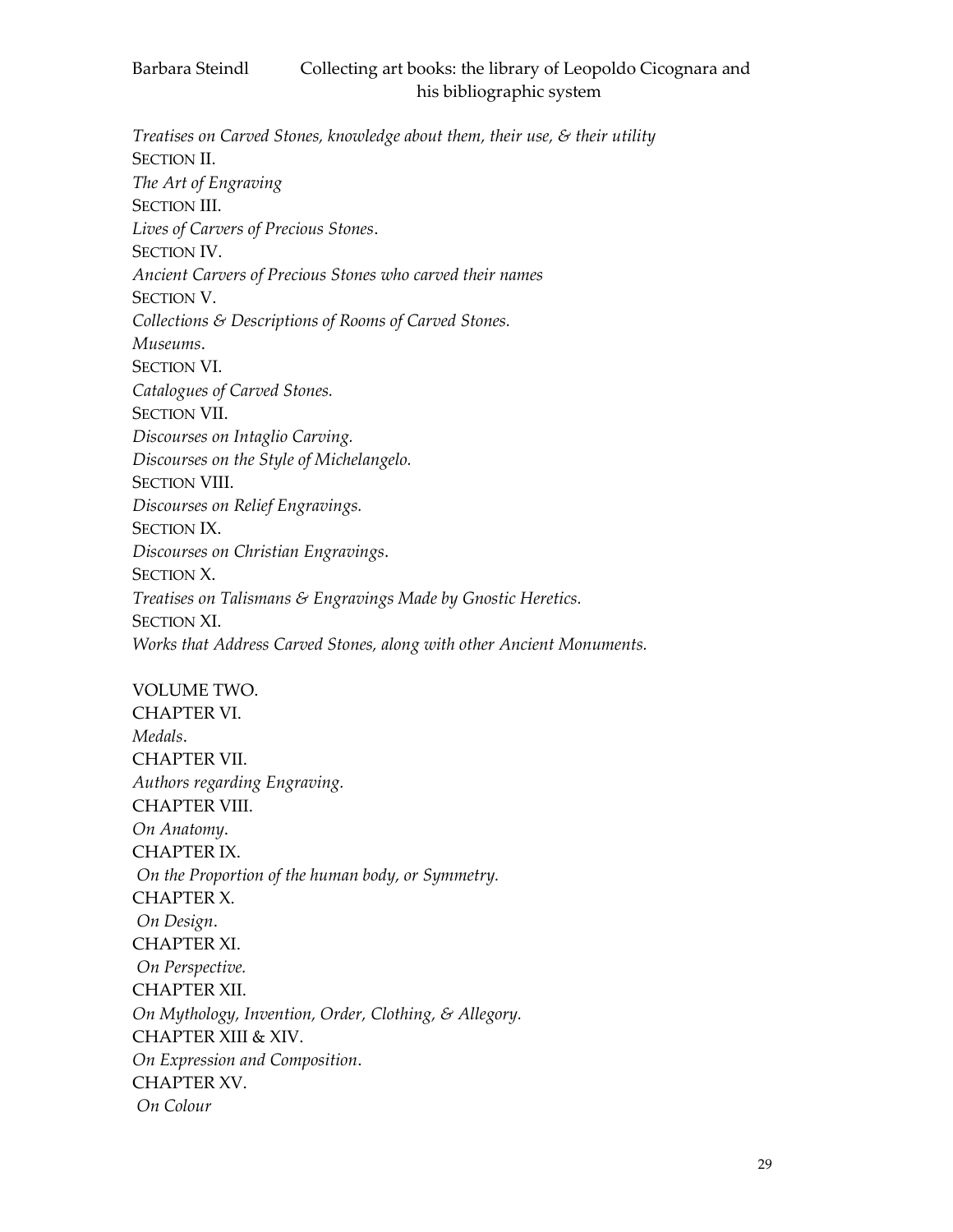CHAPTER XVI. *Histories*. CHAPTER XVII. *Portraits.* CHAPTER XVIII. *Landscapes, Hunts, & Battles.* CHAPTER XIX. *Seascapes.* CHAPTER XX. *Animals*. CHAPTER XXI. *Flowers*. CHAPTER XXII. *Caricatures, Ornamentation, Symbols, & Inventions.* CHAPTER XXIII. *Inventions for Goldsmithing.*  CHAPTER XXIV. *Descriptions of Paintings, Statues, Busts, Galleries, & Rooms in Various Places.*  CHAPTER XXV. *Catalogues of Prints*.